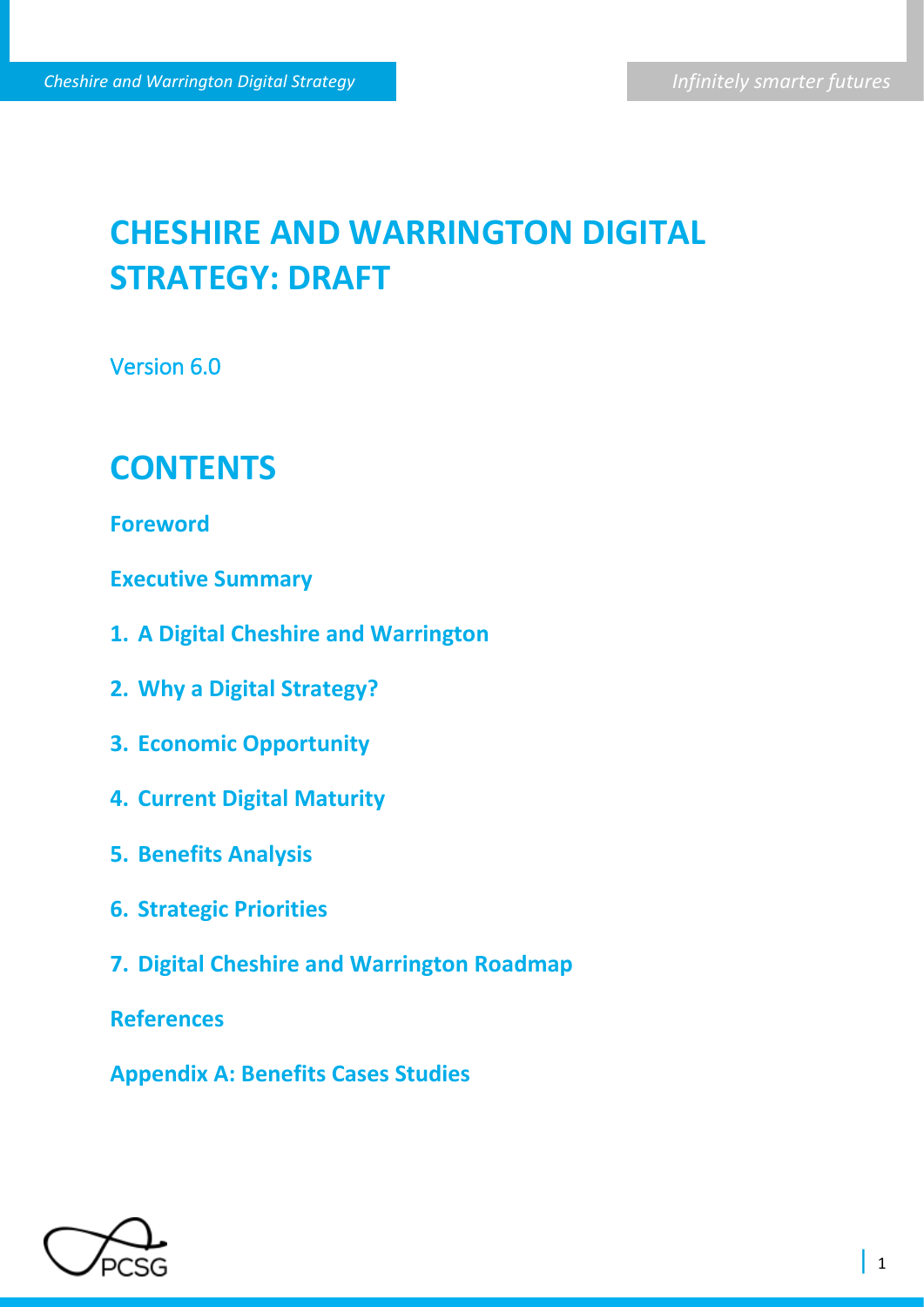Foreword

Foreword from the Leaders of the three Councils or Heads of Economic Development

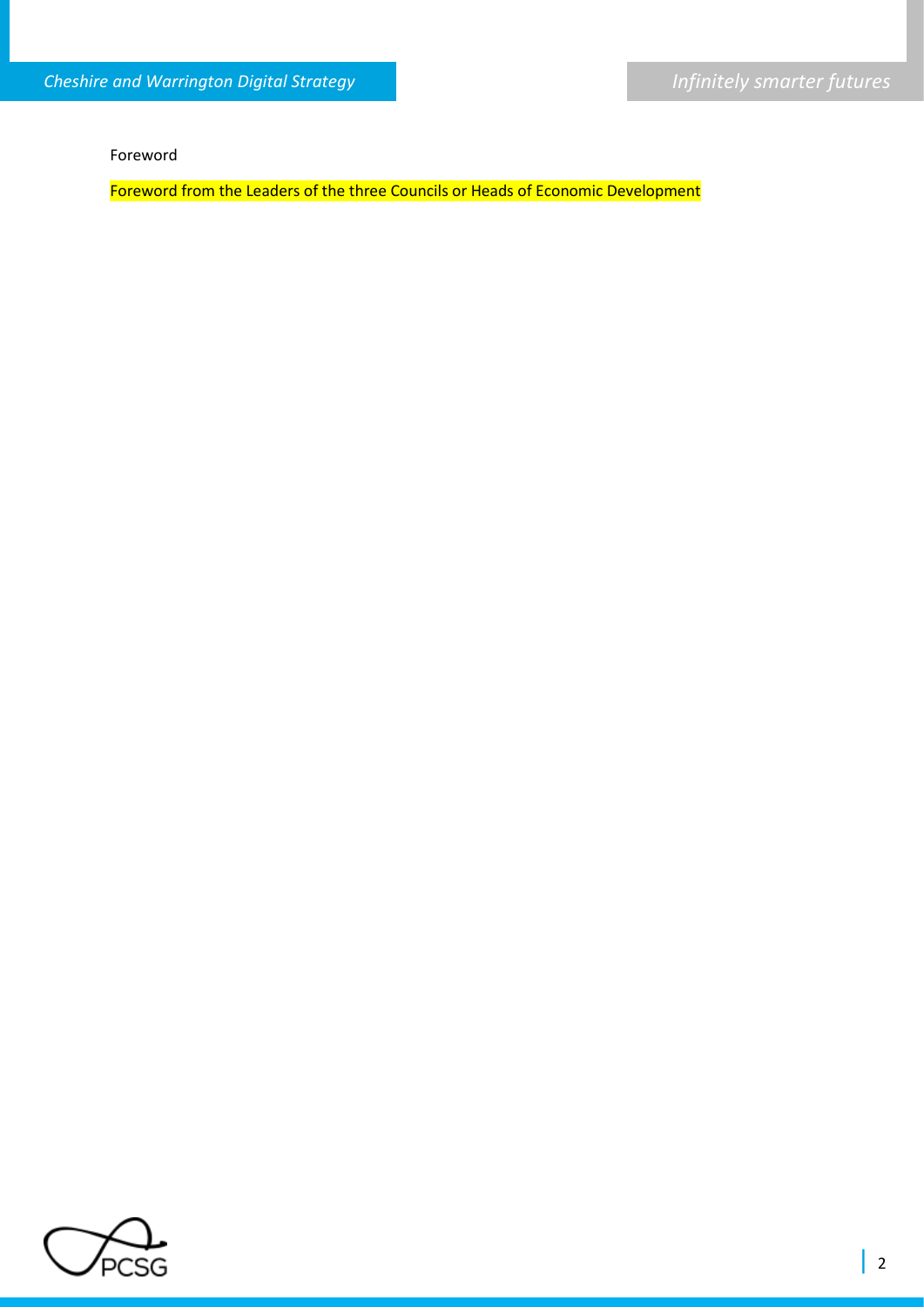## **EXECUTIVE SUMMARY**

A digital strategy can help to address important issues in the way local authorities and public bodies deliver and improve services, the way local employers do business, how people live, work, learn and play, and by improving the way we protect human health and the natural environment.

Taking a digital approach can lead to improved employment opportunities, more affordable housing, better access to local services, better health care and a better quality of life.

This is the first Digital Strategy for Cheshire and Warrington and the first step on the journey to realising the potential opportunity digital technology presents for the region.

## The drivers

In Cheshire and Warrington, the principle drivers are two-fold: (REVIEW THESE)

- 1. The challenge of sporadic connectivity in a region with both rural and urban areas, with the cost of 'the last mile' balanced against the value of connecting every home and business
- 2. To improve public service delivery, economic prosperity, opportunity and experience, supported by digital infrastructure and skills to enhance social inclusion

## Our joint vision

*"Creating digitally-empowered, connected communities to support, grow and future-proof the vibrant local economy through a digital revolution"* 

## Digital maturity

Digital maturity for a region is a measure of the extent of digitalisation in strategic management service provision. While there are already some great examples where tentative first steps are bearing fruit, from the local authorities, education providers and local businesses, Cheshire and Warrington still have a long way to go to reach digital maturity.

## The economic case

Affordability of service delivery is a key concern and additional investment in transforming series can be met with resistance.

This initial analysis highlights the opportunity for up to £7.5 million savings for capital delivery, £8.3 million across whole-life operational delivery and a further £53.6 million in service provision across the LEP and council budgets through digital transformation.

This total potential cross-sector benefit saving of £69 million represents a significant potential growth opportunity compared to the existing £7.5 million capital delivery budget, and will be an important step towards realising the ambitions growth targets set for the region.

The next steps in of this strategy is to analyse these figures in more details and identify the programme of works to realise the opportunity.

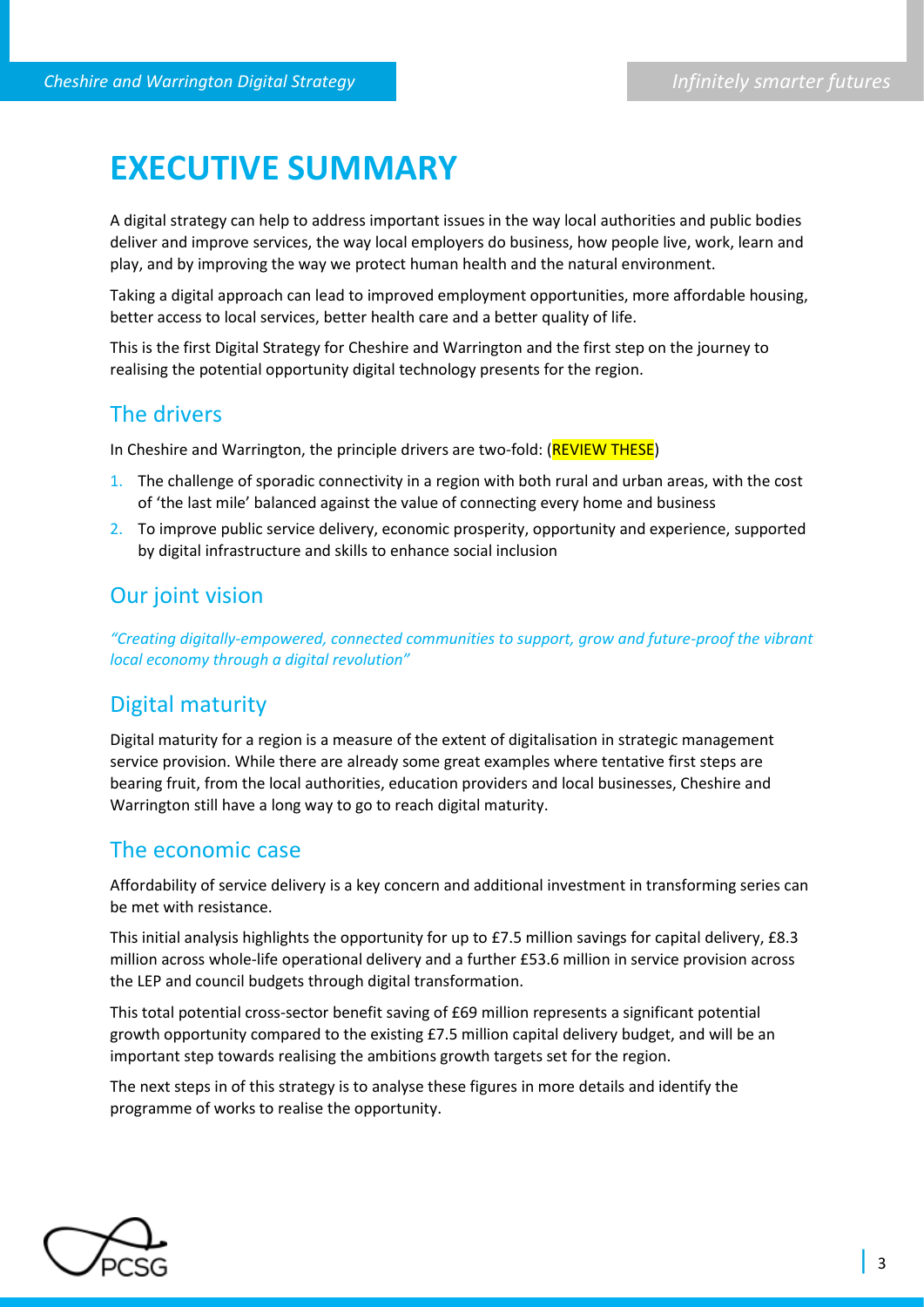## Strategic priorities

There is a clear recognition of the opportunity for digital technology to ensure that Cheshire and Warrington remain ahead of the competition. To achieve this, collaboration between public and private sectors will be needed, from driving up the skills base to ensuring infrastructure development is carried out in a way that will support the region's digital future.

- **Digital people and digital services**: Presenting a clear need case for connectivity and the 'last mile' cost-benefit; incentivising digital options and services; supporting businesses and communities to make the transition and invest; embedding a digital first culture
- **Digital revolution:** Maintain the level of productivity and competitiveness, driving skill development and attract people to the area; high quality jobs in attractive and exciting places underpinned by digital innovation
- **Strategic planning, collaboration and funding:** using shared data and information to transform strategic planning; cross-sector programme implementation to enable the full realisation of benefits

## What happens next

This is the start of an exciting, innovative and valuable journey, one which can deliver the right kind of economic growth with the greatest value for local communities, whilst providing the best kind of environmental protection for Cheshire and Warrington.

The next steps are clear. In order to reap the full projected benefits, significant organisational and cultural change will be necessary - a 'digital first' approach must be enabled in order to move forwards. The enabling stage will ensure the ground is well prepared.

Cheshire and Warrington must then produce a clear, Strategic Outline Case, clearly setting out the economic, financial and commercial case, balanced by the social and environmental benefits assessment supported by a detailed plan.

Let's be clear: investment is needed. But the cost is far outweighed by the benefits that a Digital Cheshire and Warrington will deliver for everyone who lives, works, learns, stays and plays in this important part of Britain.

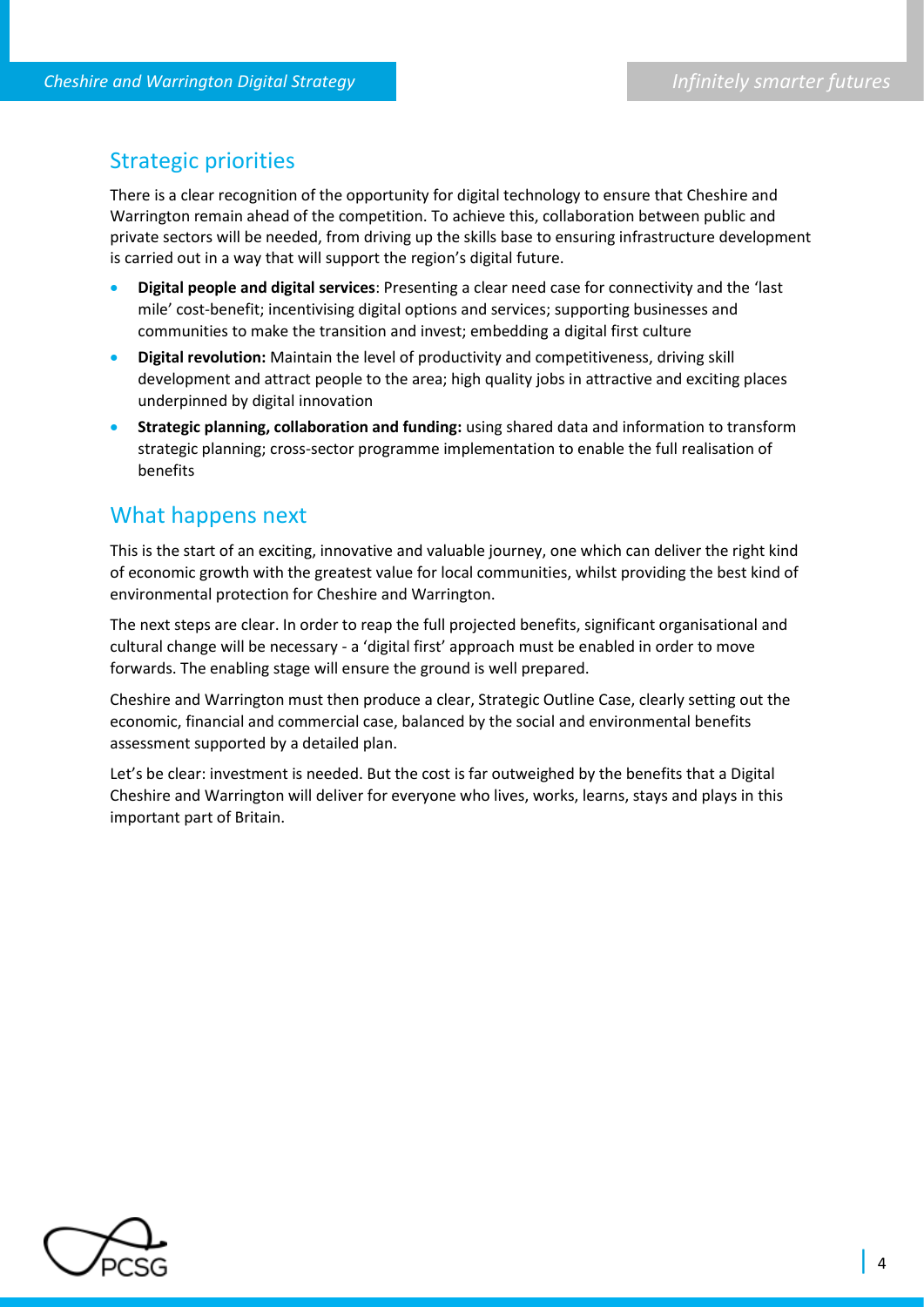## **1 | A DIGITAL CHESHIRE AND WARRINGTON**

Digital technology presents major opportunities for communities to benefit from. Technology is an enabler of economic growth and driver of productivity gains ensuring our manufacturing industries to connecting isolated rural communities in a way that has not previously been possible. However, this technology that enables innovation, growth and improved livelihoods also has the potential to create uncertainty and alienation for those who are left behind.

## Cheshire and Warrington

The Cheshire and Warrington LEP has recognised the opportunity of digital technology to drive and retain the high economic growth in the region and are leading the development of Digital Cheshire and Warrington.

This is the first Digital Strategy for the region and is the first step on the journey to realising the potential opportunity digital technology presents for the region.

The strategy has been driven through the collaboration of the LEP and its partners, as well as local businesses and organisations which contributed to stakeholder interviews and the strategy workshop. It has brought together input from a range of public and private stakeholders to establish the vision and priorities for action. The approach, developed and led by digital and sustainability experts from PCSG, aligns to the UK's Digital Strategy and aims to enhance delivery of regional plans and policy through a digitally enabled service.

It has been founded on the framework for digital sustainable communities specified in the international standard for smart cities and communities (ISO:37106). This standard presents a working definition of a smart city or community developed by the ISO Technical Management Board which is adapted for a rural community such as Cheshire and Warrington:

*A digital authority can be described as one that dramatically increases the pace at which it improves its sustainability and resilience, by fundamentally improving how it engages society, how it applies collaborative leadership methods, how it works across disciplines and its diverse urban and rural geography and how it uses data and integrated technologies in order to transform services and the quality of life for those in and involved within the authority (residents, businesses, students, visitors).* 

## The Strategy

This strategy sets out the community vision, identifies the strategic priorities for action, the economic opportunity and a roadmap to guide the next steps towards the realisation of a Digital Cheshire and Warrington.

These next steps will be the systematic identification of the priority actions to take based on key factors from strategic, financial, economic, social and environmental impacts.

While there are a number of existing digital initiatives in the region, digital transformation is still in its infancy. In the more rural areas, the process is stifled by low levels of connectivity and in other areas by a lack of adequate skills, knowledge or the business case for change.

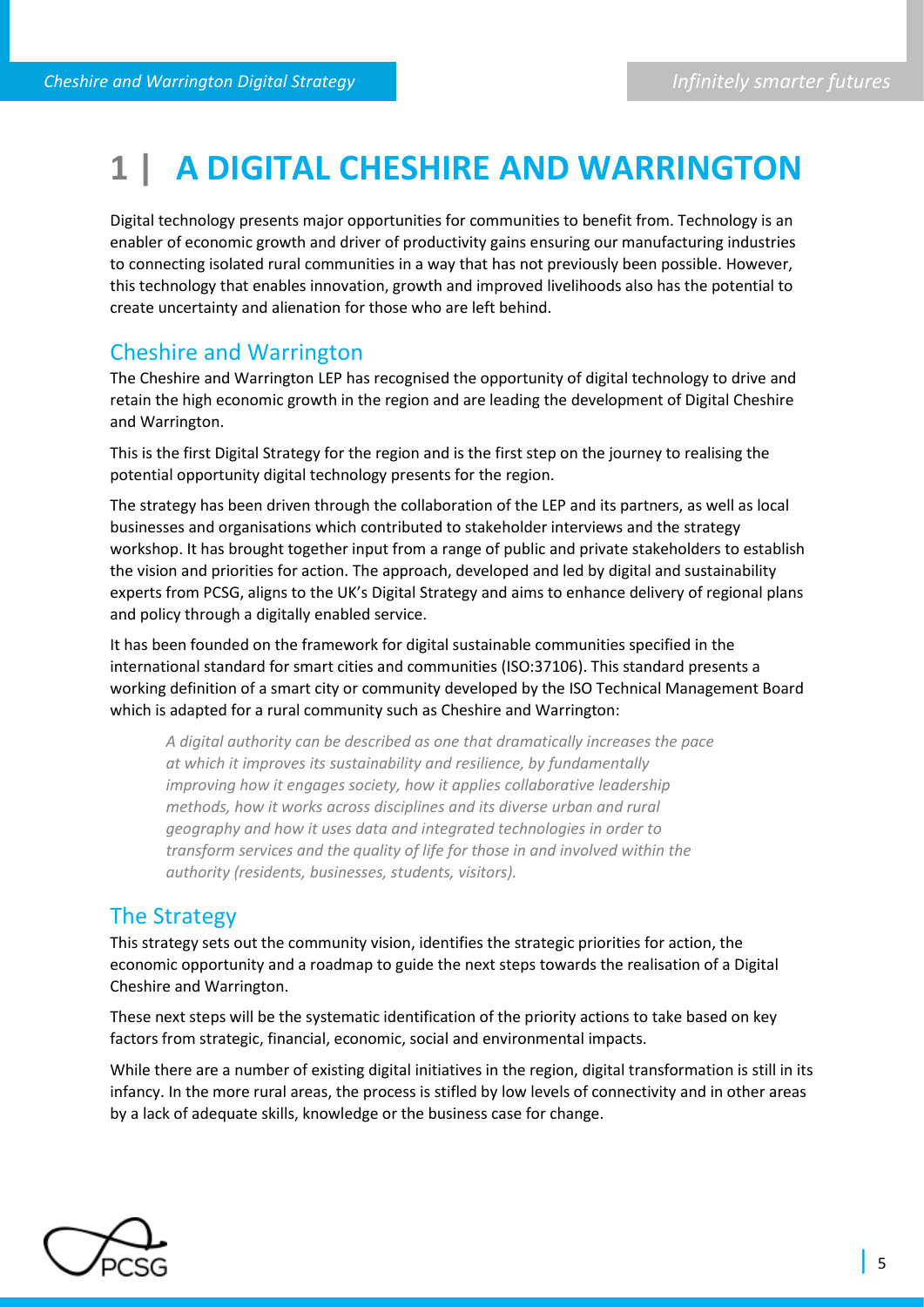#### Vision

Our shared vision for a Digital Cheshire and Warrington is based on core principles and objectives shaped by stakeholders and driven by the environment and the economy that characterises Cheshire and Warrington.

*"Creating digitally-empowered, connected communities to support, grow and future-proof the vibrant local economy through a digital revolution"* 



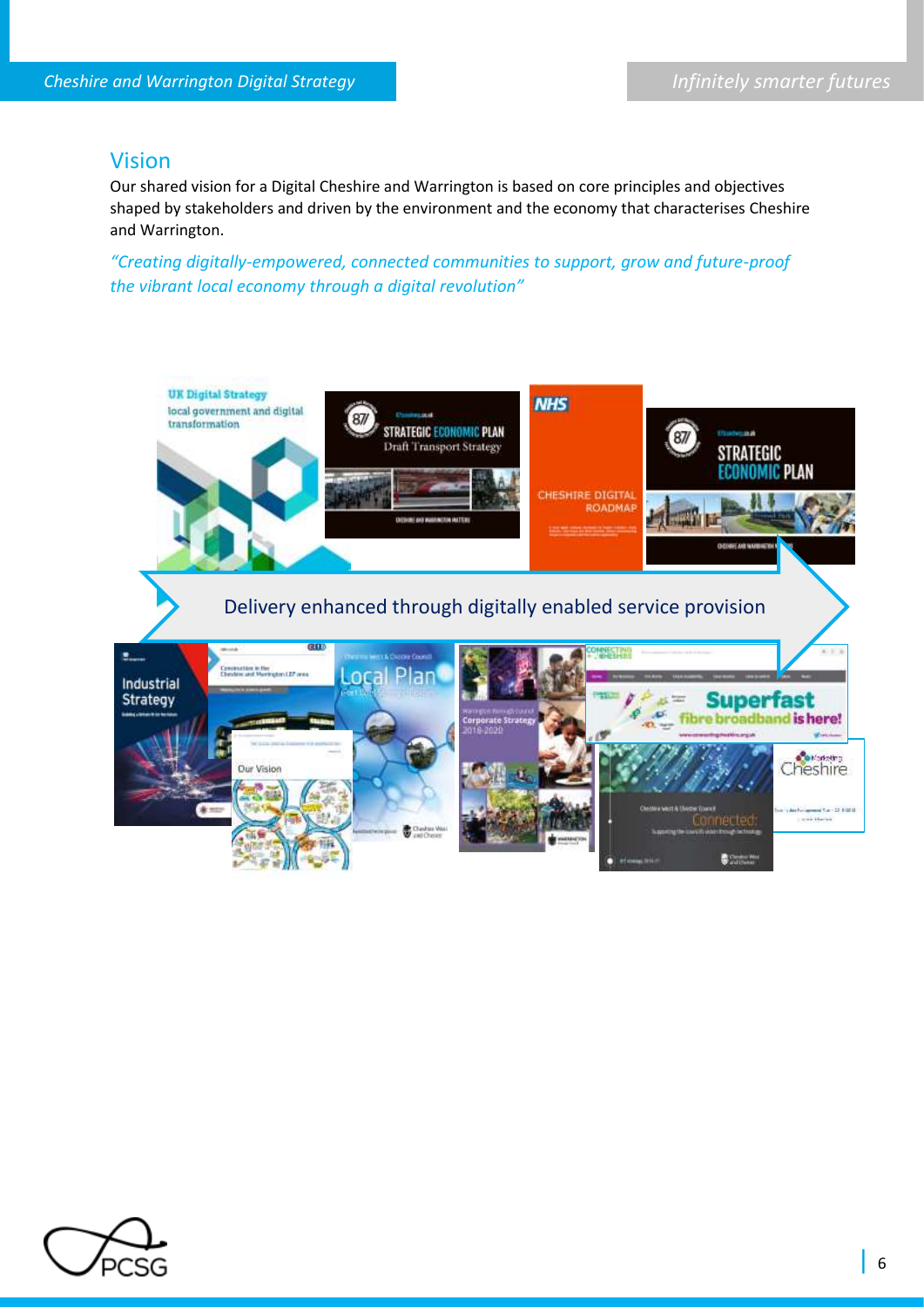## **2 | WHY A DIGITAL STRATEGY?**

## National to local policies and priorities - what the current plans reveal

#### Economy

Cheshire and Warrington Local Enterprise Partnership (LEP) has responsibility for over £200m of public money across the local growth fund to support infrastructure, skills and innovation. With the aim of unlocking a further £280m investment over next 10 years, it is the strongest performing economy in the North of England. The LEP economic plan's stated aim is to grow the economy to £50bn GVA from the current £29bn, to be 20% more productive per resident than the UK average, and create an additional 127,000 jobs. Cheshire West and Cheshire Council (CWCC) is looking to support 1,780 new business start-ups in the borough, create 5,000 new jobs, and support farming and diversification in rural areas. The Weave Network is one example of an industry-led group to promote creative and digital networks to address an important skills gap.

## **Economy** 29 billion GVA Target 50 billion

## **Employment**

Deficit 60,000 graduates 25% workers earn below the living wage

## **Productivity**

The ambitious target of growth and productivity levels set across the region (exceeding the UK target by 20%) are supported by the recognition that digital technology will be a key enabler to achieving this growth. However, locally based companies providing technology to digitally manage the whole product manufacturing life-cycle, enabling customisation (future delivery of Industry 4.0) and delivery of the circular economy, have found limited local uptake and greater interest with the American market.

Manufacturing is a significant part of the regional economy and generally product-driven by lean manufacturing processes and some digital technology. The sector acknowledges the need to embrace technology to ensure that in future, competitiveness with China and other international markets remains. Larger companies are keen to share their experience and approach with SMEs and suppliers as this ultimately improves their own product, service and price to their customer. In other sectors, such as farming, productivity is currently low, particularly compared to European farms. Parts of this sector area likely to be hit by changes to European subsidies and will need to become more competitive and increase productivity to remain viable.

#### Skills and employment

There is a need for upskilling as well as a cultural shift to more creative and innovative thinking. 'Creative ecology' is needed to enable the widespread uptake of digital technology. Digital transformation requires a different way of thinking, not only in creative areas but across all sectors.

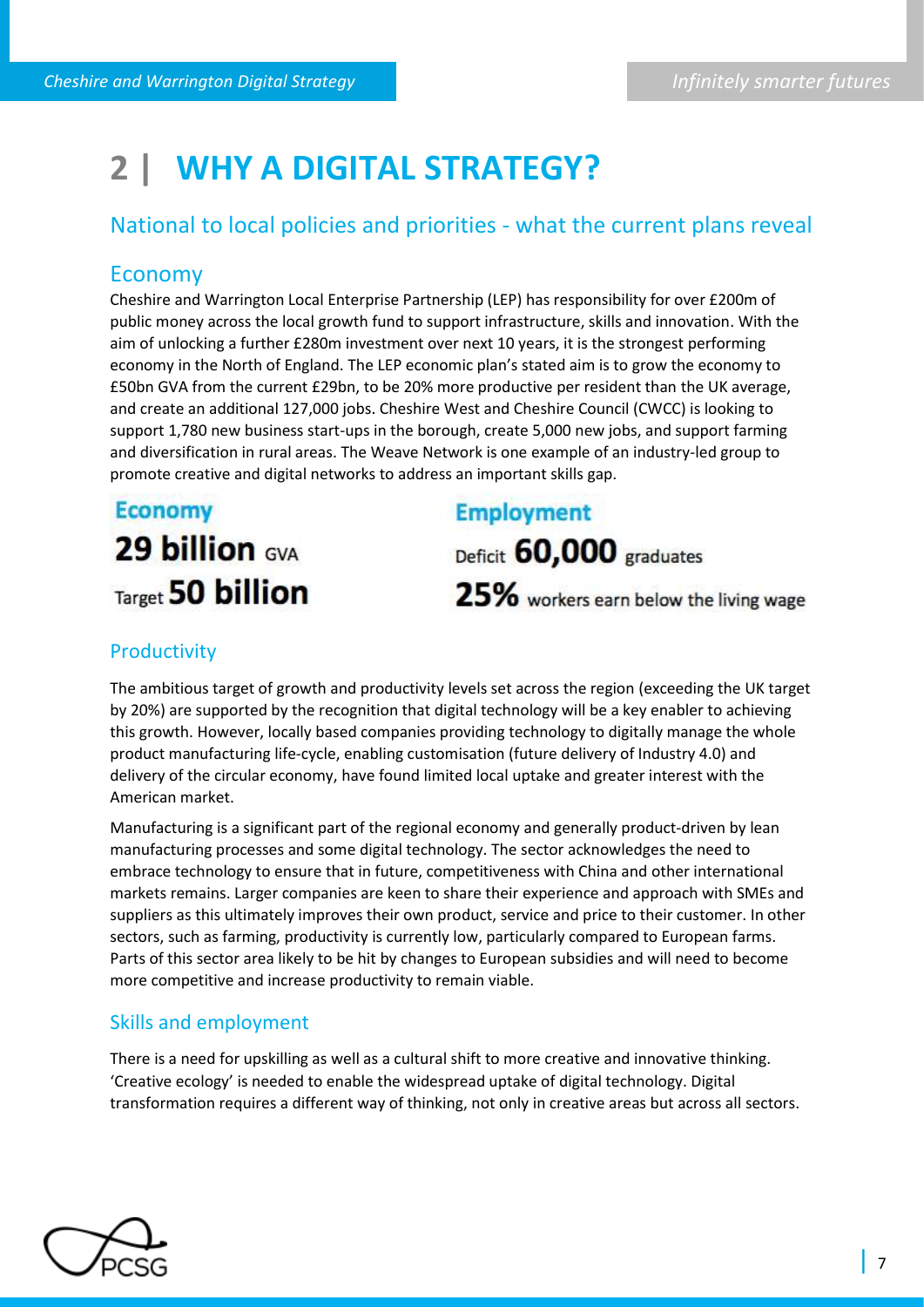World-leading businesses such as AstraZeneca, Bentley Motors, Unilever and Jungheinrich are located in the region, with the challenge of addressing key issues in order to remain competitive. These include replacing an ageing, highly-skilled workforce (230,000 jobs by 2025), a deficit of up to 60,000 graduates, 25% of workers earning below the living wage and working unstable, low-hours contracts, and losing graduates to surrounding cities.

Currently there is a clear discrepancy between the skills employers need and the skills individuals choose to acquire, particularly in relation to Science, Technology, Engineering and Mathematics (STEM) and digital skills, and concern that there is a large gap in school leavers being 'work ready'. Maths and English literacy alone can be limited in certain areas before 'digital literacy' can be considered. Increasingly, people smart phones for digital apps and social media at home, but this practice is not often taken across into the workplace. There are some cases (e.g., in the NHS) where people use screens in their work along with digital technology, but they are not using apps or technology in analytics or work management. There is also concern that digital technology will displace jobs rather than reduce repetitive work, improve quality, eliminate errors and prioritise human input where it is really needed. The technology actually enables increased productivity and the value of the individual's role, rather than displacing the role entirely.

Skill development programmes such as apprenticeships have met with mixed success. It has been successful within larger companies able to provide mentoring and time off for apprentices, but it is more difficult to manage for small and medium enterprises (SMEs). There are also a limited number of apprentice programmes in the digital sector and only 11.5% of all apprenticeship starts were in STEM subjects, compared to 15% nationally and 16% in the North West. To improve the level of education attainment and readiness for work, CWCC has set a target of all 162 schools and academies being rated as 'Good' or 'Outstanding' by Ofsted. Its Skills and Education Plan has the ambition to put employers at the heart of inspiring and informing residents about career and progression opportunities and making the curriculum fit for purpose.

Infrastructure £200mln public investment - infra, skills, innovation £280mln unlocked

## **Skills**

230,000 jobs needs replacing by young workforce by 2025 11.5% apprenticeships in **STEM and digital** 

### **Transport**

The Cheshire and Warrington region is generally well-connected with good access to Manchester airport, major motorways and rail networks. The planned High Speed 2 services will include a new rail hub at Crewe, bringing associated development and access benefits. However, whilst transport connectivity is good into the town centres, the rural areas suffer where public transport is limited and access is mostly by car. Digital technology provides an opportunity to connect these remote areas where digital connectivity can be a flexible working enabler, benefitting individual productivity

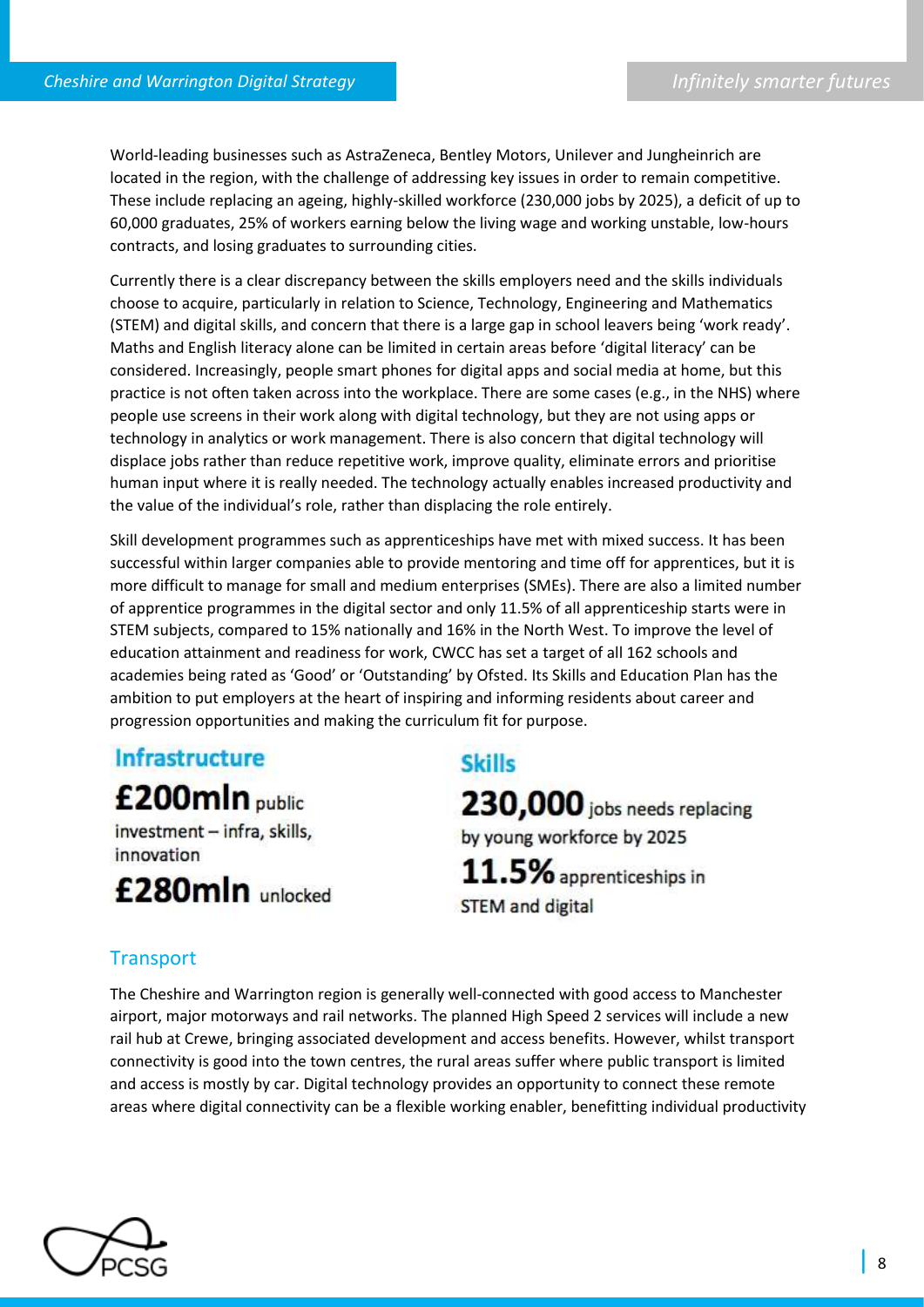and environmental conditions by keeping cars off the roads. Future planned developments have clearly stated aims to give priority to walking, cycling and public transport.

#### Housing and development

There are around 1 million people in the Cheshire and Warrington LEP area, with population growth of around half the national average at 4.2%. The target is to build 127,000 additional homes, with planned development including £1bn in non-housing construction and £753m in new housing. Cheshire East Council's plans for 2010-2030 include a new sustainable village near Manchester to meet housing needs.

## **Population** 1 million people 180,000 in rural areas

## **Young people**

17.8% population 20-35 yr age bracket Compared to 21.5% national average

CWCC is planning 4,400 new houses, 1,000 of which will be affordable. £277m capital investment has been committed to regeneration, housing and key infrastructure, with the aim of creating 5,000 new jobs, ensuring 5,500 council homes to meet the decency standard, and to develop Chester as a subregional city. As with all regions, the delivery of enough affordable homes is crucial to ensure that local community employment prospers, particularly in the more rural areas. Digital engineering approaches can assist in the delivery of greater number of affordable homes, with reduced costs per unit as well as potential benefits from wider engagement with local suppliers.

Within the region, Warrington New City is already one of the most dynamic and fastest growing urban economies in the UK. It will deliver 26,000 new homes (8,000 affordable) and between 31,000 and 55,000 jobs across the economic hinterland, coupled with a financially self-sustaining 'city' with no requirement for any additional Government funding. There is also 277ha of employment land to be developed in Warrington by 2027.

#### Healthcare and wellbeing

With the younger population continuing to migrate to Manchester and Liverpool, there is an aging rural population within the region coupled with finite local authority budgets. While the region is relatively affluent, there are significant areas of deprivation and challenges in coordinating and delivering healthcare.

Traditional ways of delivering local authority and health services will not meet the needs of the population going forward. Digital technology can help at the point of care by enabling self-care scenarios to manage long-term conditions before they become illnesses. There is a need to adopt new approaches but being risk-averse can stifle innovation. New products are available, but development often lingers in the 'valley of death' from education and proof of concept to commercial realisation.

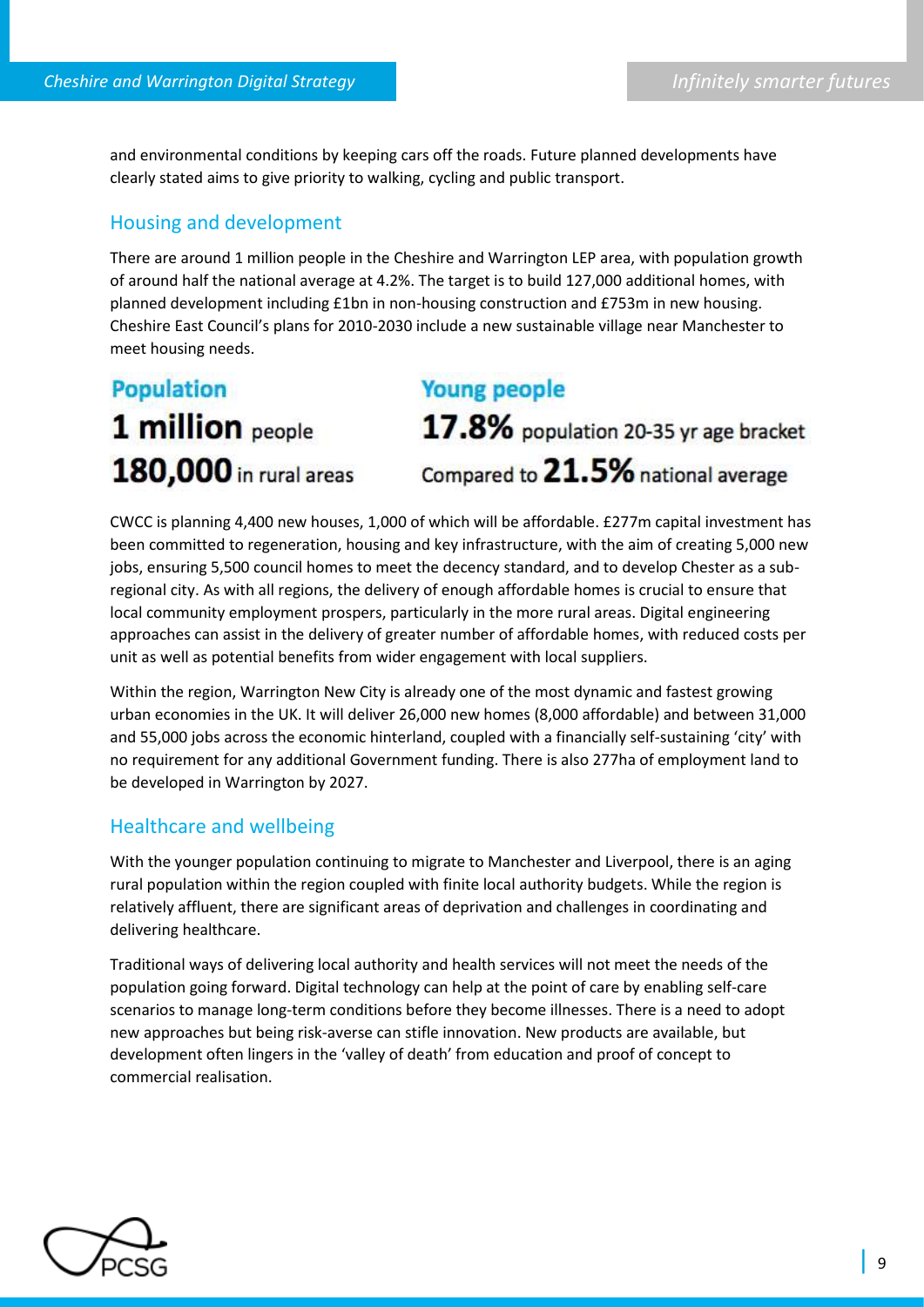A good example of self-care has been seen in a programme to manage hypertension in pregnancies. Traditional methods with visits to the GP / hospital and attendance by a midwife costs around £3,000. This compares to just £90 for monitoring equipment supplied to expectant mothers at home with results relayed digitally back to a medical team, with follow-up visits only required where necessary. While there is a clear financial case for this example, some benefits of digital technology across health and social care can be difficult to prove.

Directly linked to the provision of housing, a key target for the region is to keep people in their homes and the community for longer. CWCC aims to avoid 100 people being admitted to long-term residential care by supporting them at home. It also has a target having 70 fewer children in care and 1,730 complex families (those where adult partners bring together children from previous relationships) turned around.

## Health **Ageing population** 4.2% population growth compared to 7.8% for UK

# **Housing**

127,000 new houses by 2040 9000 more than current local plan

### Local environment

Cheshire East is adjacent the Peak District National Park which seen as a desirable place, providing green infrastructure and accessible green spaces which support health and wellbeing. CWCC has a 60% recycling target, positive adaptation to and action on climate change, and supports the transition to sustainable living.

The region recognises the national goals of 80% reduction in carbon emissions by 2050, and with nationally significant industrial users in the region, energy is clearly a challenge. The energy innovation centre in Ellesmere Port has an aspiration to be at the forefront of research and development activity in power and energy systems. 30% of regional energy consumption is by transport, of which 45% is by non-domestic users. Fossil fuels account for 70% of the total energy consumption in the sub-region. 10% of homes in the region (c. 40,000) currently experience fuel poverty.

## **Environment**

80% reduction in carbon by 2050 70% energy from fossil fuels

# **Council budgets** £130 million budget cuts for WBC **One Public Estate pilots**

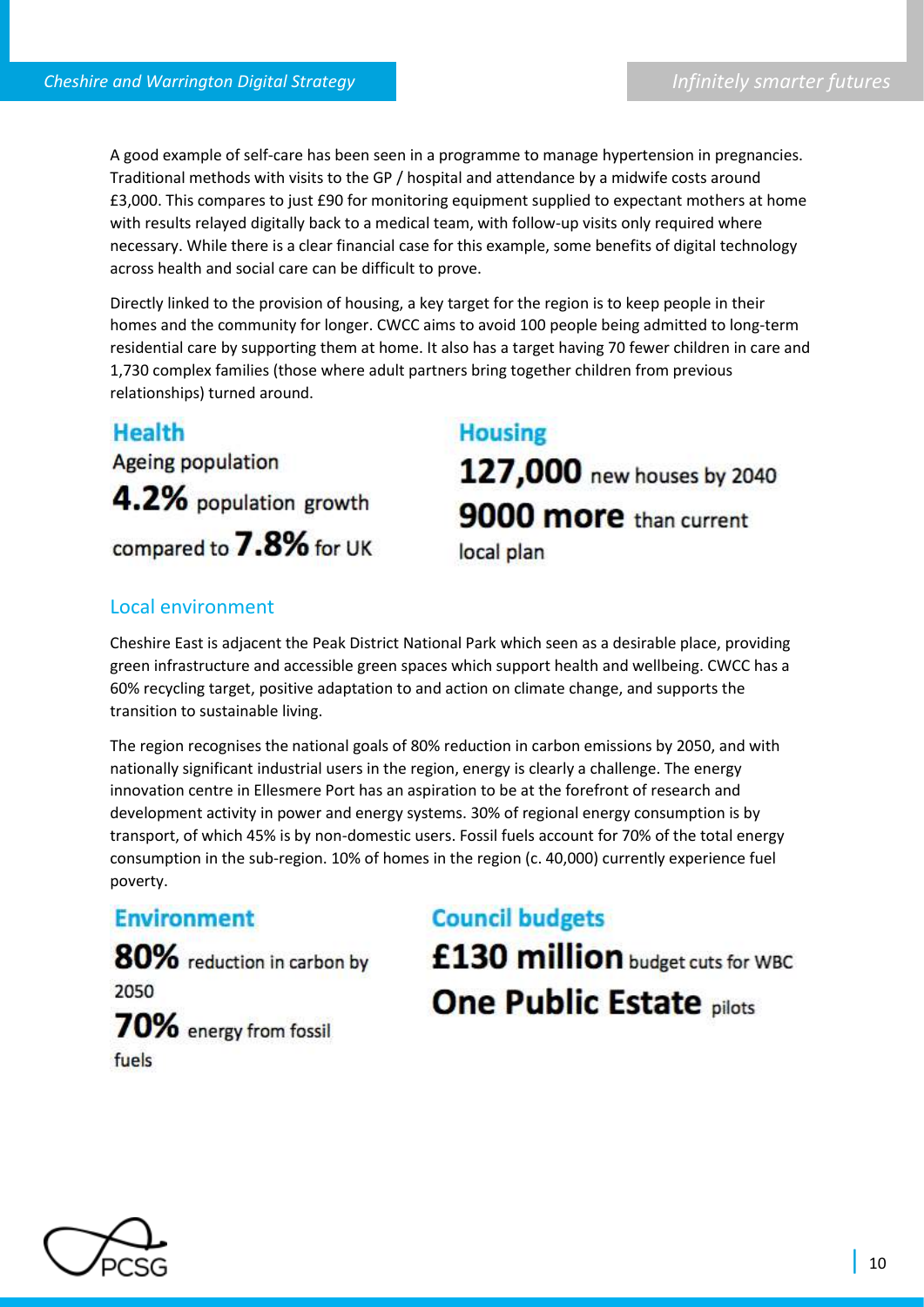#### Sense of place

As already stated, Cheshire and Warrington is losing its younger population to regional cities, attracted by higher salaries and a more vibrant lifestyle. This is also true of large digital companies which are recruiting young people with digital degrees or skills and paying higher than average salaries.

The region needs to create a reason for young people to want to live there – the image of the location is important as promoting it. The creative and digital sector will attract young people for work, but do they also want to live in the area? Some digital employers wait for individuals to be trained and settled with young families, and then recruit them.

A potential way to address this is the 'smart regeneration' of areas where there is exceptional connectivity to attract innovative and digitally-enabled businesses.

#### Council services

Warrington council needs to reduce its budget by £130m by 2020. At the same time, the region aims to improve the integration of public services and scale-up One Public Estate 'Pilots' to transform and integrate local service delivery by developing a network of integrated Hubs across the sub-region. To realise these ambitions, there must be a focus on reducing demand on public services, enhancing productivity and driving growth, specifically through ensuring transport and digital connectivity to support an economy that will be more than twice its current size.

#### **Connectivity**

**'**Connecting Cheshire' is a digital infrastructure collaborative funding programme running until 2020. It states that fibre broadband is now available to over 97% of homes and businesses across Cheshire and Warrington. Further action needed to incorporate the remaining 3%. The programme will benefit 1,470 SMEs and is expected to create 441 additional Full Time Equivalent jobs, generating a net growth of £42m GVA. This represents a return of £5.80 for every £1 invested. Business and domestic voucher scheme appears to be working well.

The BT Openreach monopoly is causing problems for rural areas where the cost / benefit is beyond the return for the BT shareholder. Smaller providers struggle to break into the market generally, but these may well be the solution where BT Openreach is unable to deliver. Connectivity can be overcome through self-investment; this has already succeeded in some areas. Independent providers can offer more certainty with time-scales and delivery plans that BT, and this is will attract individual businesses and communities to self-invest.

The actual level of connectivity in rural areas is unclear, but it is believed that large areas remain unconnected to fibre broadband. This may be reported to the premises or the cabinet.

Easing the local authority planning process could help. While this is largely required in new construction, it could also be enabled through S106 agreements / planning gains, although this appears to be reducing or being eliminated on appeal and fibre cables are being laid along routes

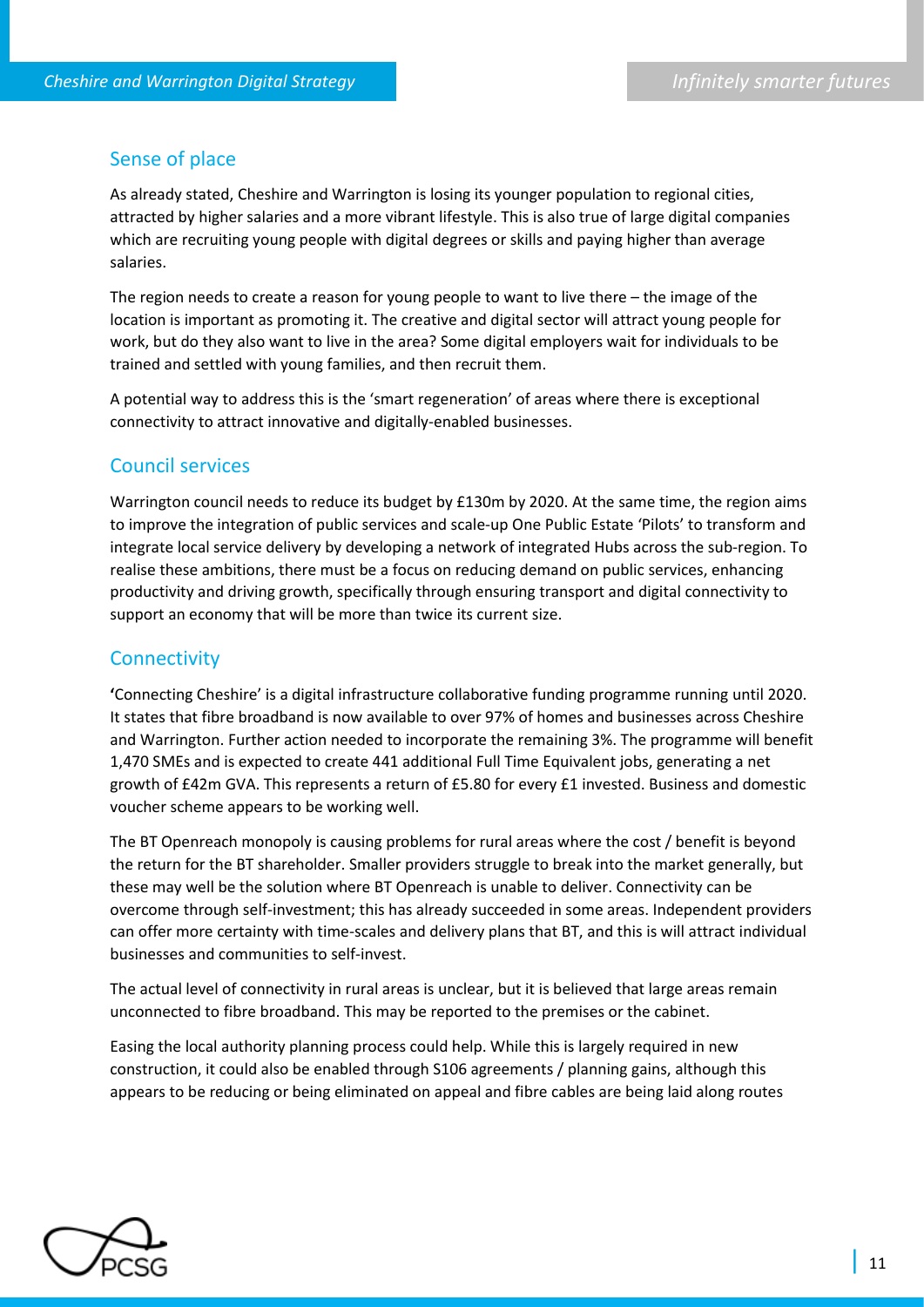adjacent to existing houses but not connecting to them. There is also the potential to enable Wi-Fi masts as an alternative solution.

There has been success with collaboration between regional businesses for the £3,000 Government grants to enable fibre broadband to be brought into offices. This could also work for domestic properties with facilitation from parish councils.

While the focus is currently on 5G, 6G will be implemented in the near future and more sophisticated and data-hungry technologies and applications will continue to fill the bandwidth. It is widely believed that Wi-Fi will become ubiquitous and probably free to use within 5 years.

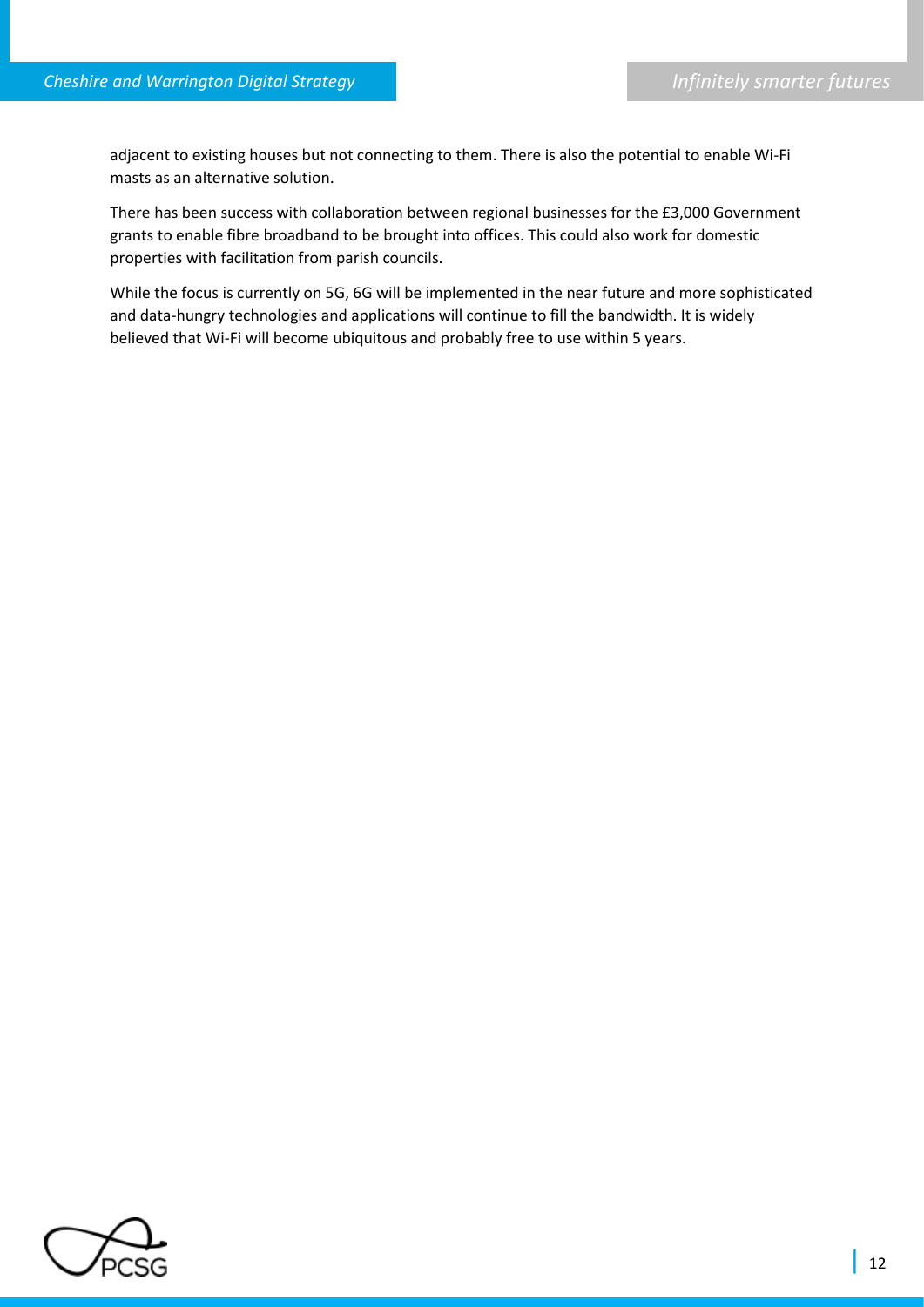## **3 | ECONOMIC OPPORTUNITY**

Affordability of service delivery, infrastructure and housing delivery is a key concern for the Cheshire and Warrington Councils, aligned with the changing demographics and increased expectation of service levels. As a result, the region, like many UK regions, faces a widening fiscal gap.

In this context, it is vital that the LEP and local authorities within the region consider significant changes to the way services are delivered and infrastructure is planned and delivered to reduce whole-life costs.

Equally, it is critical to ensure the right service is delivered and social outcomes are achieved. Digital enablement can provide a platform for integrated planning, improved design, driving efficiency in construction and delivering a 'digital twin' to optimise asset operations.

This section identifies some of the high-value opportunities that can be unlocked by developing and implementing a digital strategy for Cheshire and Warrington.

### Economic Analysis

Current spending across the Cheshire and Warrington LEP and the 3 councils (Warrington, Cheshire West & Chester and Cheshire East) has been divided into broad categories of capital expenditure, operations and maintenance, and service delivery.

The expenditure figures outlined in Figure 1 below have been complied using an average taken from the last 3 years of the respective councils' budget papers and the published UK Government gross value added (GVA) figures for local authorities.



Figure 1 Summary of expenditure categories over the last 3 years for Cheshire and Warrington Councils

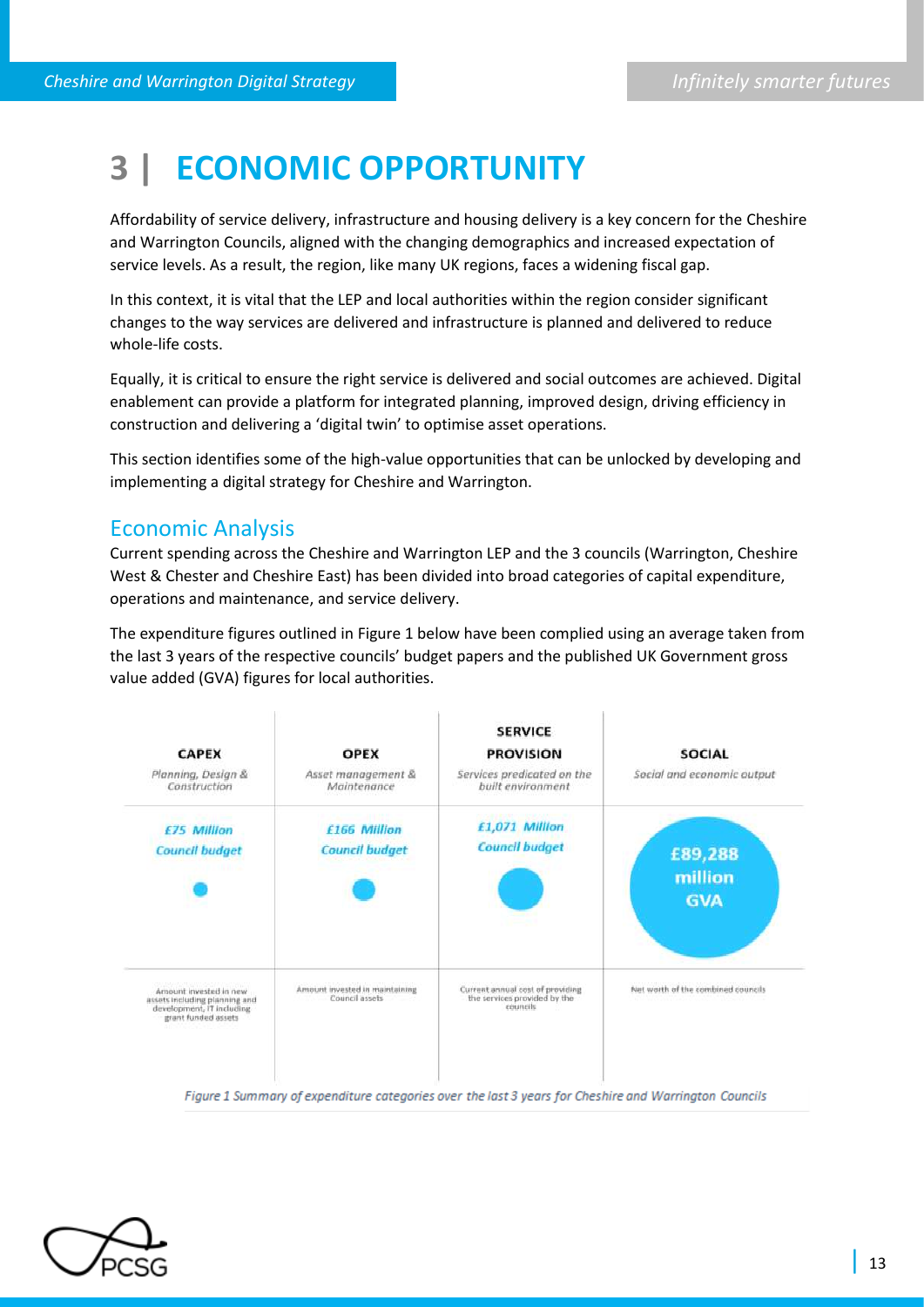## CAPEX – Planning, Design and Construction

The figure presented is the average combined CAPEX expenditure for the 3 Cheshire and Warrington councils from their core budgets, as well as the spend from Cheshire and Warrington LEP. This includes all capital expenditure on both physical and digital assets.

### OPEX – Asset Management and Maintenance

The OPEX figure presented is the average combined OPEX expenditure for the 3 councils from their core budgets as well as the spend from Cheshire and Warrington LEP.

These costs extracted from the annual budget figures that related to the operation and maintenance, repair, refurbishment and energy use of council assets. Typically, CAPEX to OPEX ratios are:

| <b>Infrastructure Category</b>        | <b>Ratio CAPEX: OPEX</b> |
|---------------------------------------|--------------------------|
| <b>Buildings / Housing / Property</b> | 1:3                      |
| Roads / Water                         | 1:0.42                   |
| Rail / Electricity / Health           | 1:6                      |

#### Service Provision – Services that are predicated on the Built Environment

The service provision figure presented is the average combined service provision expenditure for the 3 councils from their core budgets as well as the spend from Cheshire and Warrington LEP.

Whilst built assets are developed and exist to provide services to an end user, natural assets also play an important role in the Cheshire and Warrington economy. The quality and performance of the built assets has a direct effect on the cost and quality of the services supported and delivered across the built environment. The service provision of these built assets has been estimated from the annual budget figures for the 3 councils.

#### Social outcomes: Gross Value Added (GVA)

The mean average GVA for the LEP area, across the 3 councils is presented to provide a sense of scale and to indicate the extent of the council services in supporting the contribution to the overall regional economy.

This highlights two key factors:

- 1. The significance of the region's productivity and the council investment in both built assets and service provision to support this regional economy.
- 2. The opportunity for cost saving across council spend when the built environment and service provision is considered holistically.

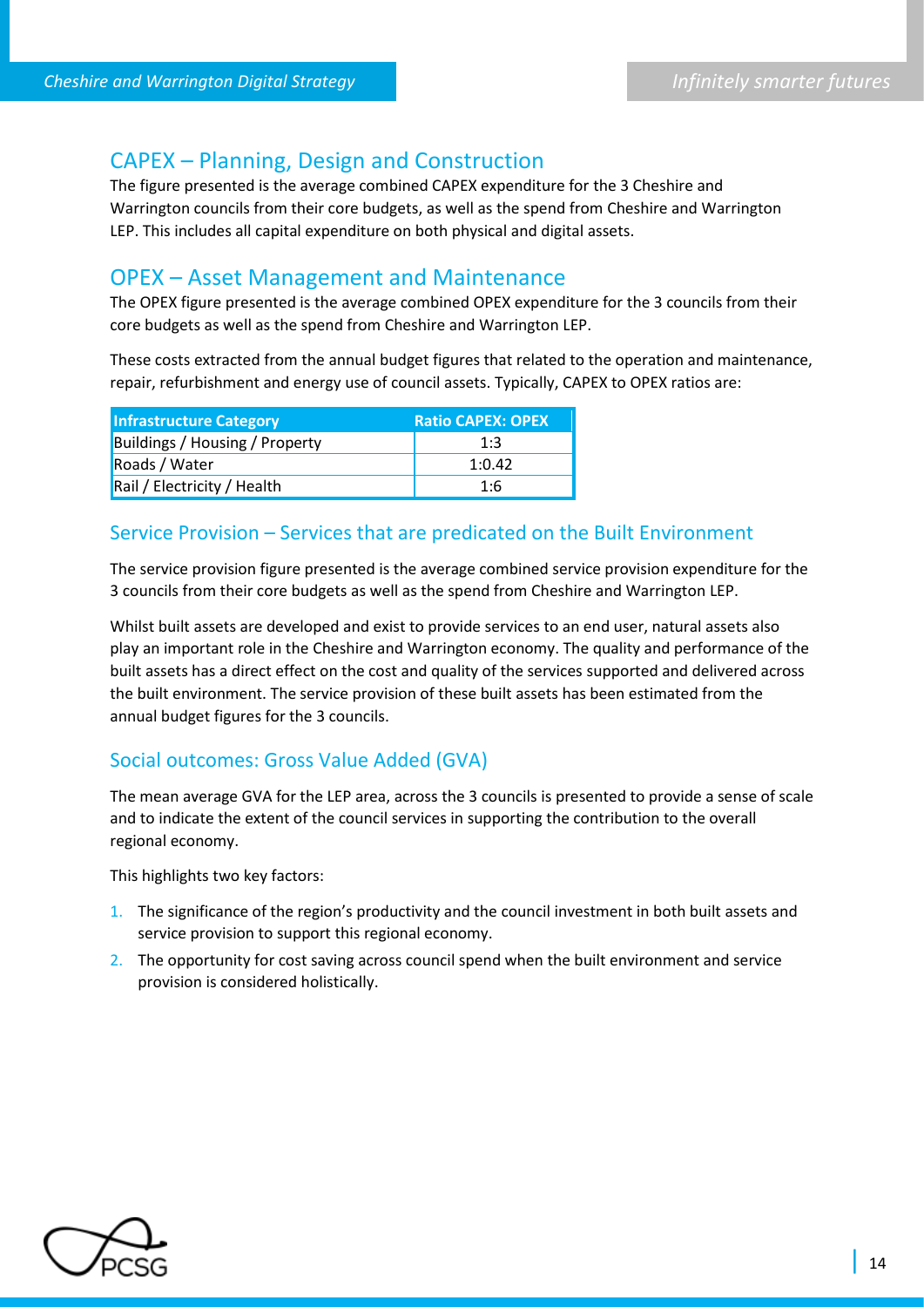## **4 | CURRENT DIGITAL MATURITY**

Regional digital maturity can be examined across strategic management and service provision. While there are some isolated areas of excellence, Cheshire and Warrington is undoubtedly at the start of its journey towards digital maturity.

#### Strategic management

**Strategic collaboration / crosssectoral benefit realisation:** Delivery must be collaborative; this is already demonstrated in some areas, such as health and education. There is also a need for integrated care. Existing housing could be adapted for connectivity to keep people in their homes for longer. This process should be easier for new homes by

| <b>Collaborative</b>              | <b>Strategic</b>                              |  |  |  |  |
|-----------------------------------|-----------------------------------------------|--|--|--|--|
| approach                          | <b>Benefit realisation</b>                    |  |  |  |  |
| <b>Connectivity</b>               | <b>Uptake and skills</b>                      |  |  |  |  |
| <b>IT architecture</b>            | <b>Service provision</b>                      |  |  |  |  |
| <b>Regional data</b><br>platforms | <b>Smart developments and</b><br>construction |  |  |  |  |

Delivery

incorporating it into the design process. However, the time taken to adapt to new systems and processes in some sectors is too long. Development within the NHS has so far taken 17 years, so it will need to adapt to overnight digital app updates in the future.

Sharing 'lean' digital knowledge through the supply chain will improve costs and productivity. There is a need to improve the image of towns and the wider region to 'sell' skills and opportunities. Initiatives such as the NHS-Innovation programme are looking to improve the healthcare sector economy – this will lead to increased wealth and therefore healthier people. The region must develop the idea of 'creative economy' built around skills and infrastructure but focus on creative thinkers to develop digital transformation.

The realisation of benefits in this area is difficult to demonstrate. Quantifying the value of deliverables, including natural capital and social benefits, will unlock new funding opportunities. Embracing the whole region but with particular focus on boosting the economy in rural areas will bring wide benefit. There must be opportunities to showcase the return on investment from installation of connectivity in rural areas. A simple demonstration is the idea of removing connectivity - people would have no choice but to go about their business by car which would increase congestion and pollution. The value of natural capital should also be considered in evaluating benefits, particularly with the Rural Economy Bill promoting valuation of public good for the environment.

To ensure Cheshire and Warrington's successful journey towards digital maturity, the collaborative engagement started in the development of this strategy needs to continue. In addition, extending collaborative working across the wider North West region and linking to the urban centres of Manchester and Liverpool which are further advanced in embracing digital technology could offer valuable insight, as well as potential economies of scale through opportunities to integrate into existing technology.

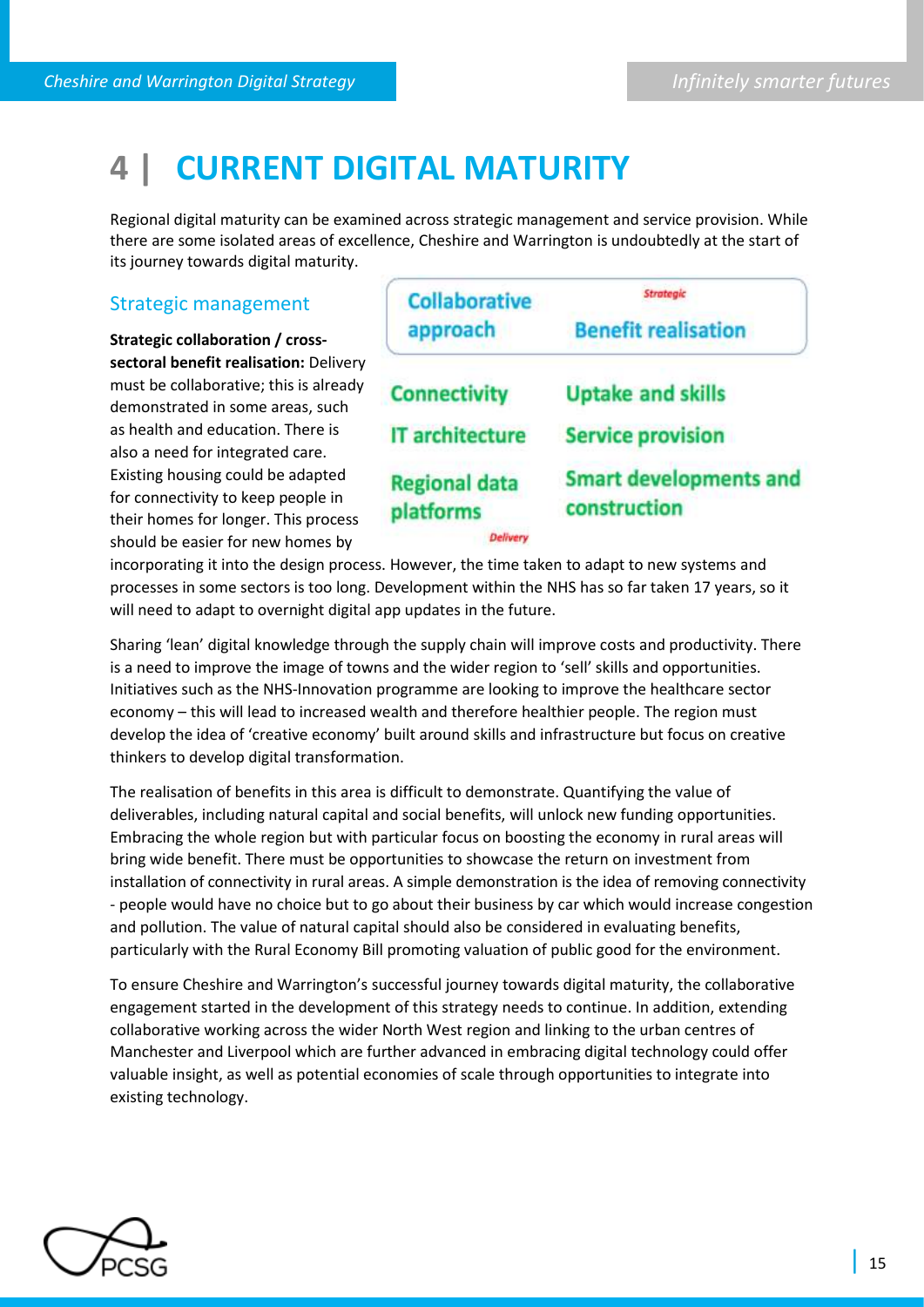#### Service provision

**Service provision / citizen-centric:** There is already significant activity in transferring manual council services to online. The Warrington digital strategy is focused on how citizens access services with technology and upskilling. In the near future, apps will need to work on the 3G/4G network or Wi-Fi to ensure maximum uptake and accessibility. The Planning portal is already online but essentially comprises PDF documents which can be accessed to view rather than enabling digital queries, analysis and interaction. In some cases, digital healthcare access has been given to patients and the uptake is promising. When accessing personal healthcare data online, consent must be given for the data to be used for specific purposes; each individual must be in control of their own information.

**Uptake and skills:** Generally, uptake to digital services and the required skills to use them is low. In the healthcare sector, this is particularly prevalent in the older generation. However, even though 90-year-olds probably don't use screens, it may be possible to engage 50% of older people. The younger generation are generally healthier and have a lower demand on healthcare, but will embrace digital access to their records and making GP / hospital appointments online.

Farming is currently a 'low-tech' sector and will require significant upskilling. In Germany and the Netherlands, the agricultural industry is very focused around technology and productivity - 84% of farms are managed by up to 38-year-olds, whereas UK farms are mainly managed by the over 60s.

In manufacturing there is a general lack of awareness of the opportunity, although it is recognised as an enabler of achieving productivity gains and growth, particularly around digital management of the product life-cycle.

For the delivery of digital services to the community, there is a need to ensure digital inclusion, by, for example, having iPads available in community centres to support online access to services.

**IT architecture:** The lack of interoperability can be a barrier to digital transformation. The lack of digital technology in the farming sector is an issue, particularly in the light of future BREXIT and changes to land payments, etc. IT systems within the manufacturing tend to be quite advanced.

**Digital construction / infrastructure:** The built environment has seen on-going commitment from the UK Government through the Digital Built Britain<sup>1</sup> programme, setting targets for delivering and realising significant cost savings across major infrastructure projects.

There is currently minimal use of digital engineering approaches in infrastructure developments in the region. While the benefits of digital engineering are recognised in ongoing building operations and maintenance, there is a need to demonstrate its tangible value (particularly through Building Information Modelling (BIM)) in capital delivery.

The planning process is the ideal opportunity to engage with developers in this area. Tentative first steps have been taken in enabling planning officers to access and utilise real time information on



 $\overline{a}$ 

<sup>1</sup> Centre for Digital Built Britain: https://www.cdbb.cam.ac.uk/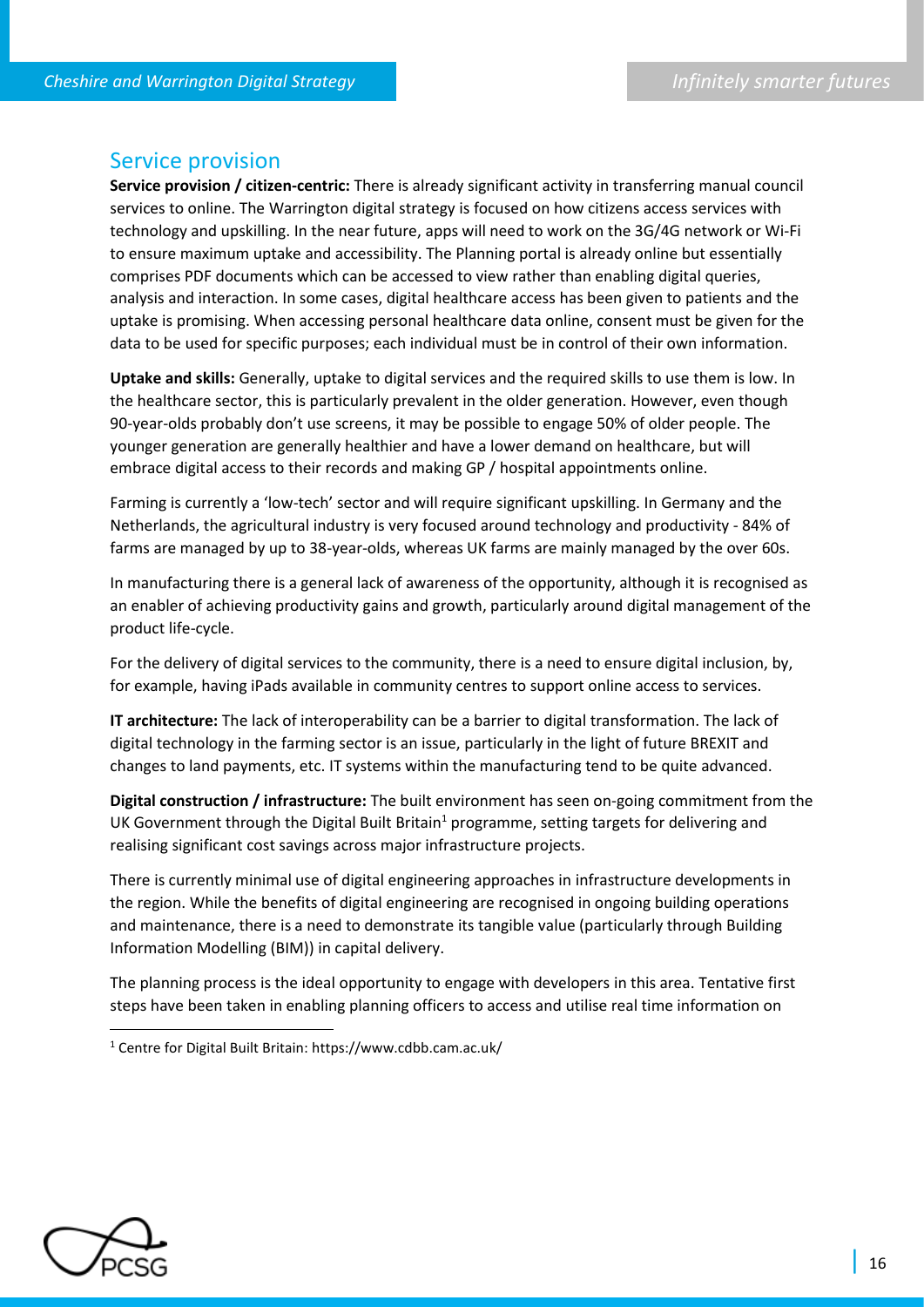site. This should be an enabler to make developments smarter and better connected to attract people into rural and urban areas alike.

Building 'smarter' using digital engineering techniques can deliver a number of benefits, not only reducing the traditional cost of construction but also increasing local supply chain opportunities and supporting new skills development. It can enable more homes to be built quicker, cheaper and better. This is linked to wider opportunities to digitise the planning and development control process.

Building 'smarter' buildings will also enable the cross-sector benefit realisation that is possible through a digital built environment.

**Data sharing:** This is under-utilised at present due to concerns over data security. While secure data sharing is a challenge, it can be implemented successfully with the appropriate controls in place.

In healthcare, the ultimate objective is to create one digital record per patient. In the public sector, there is a challenge to delivering public / private platforms such as for planning.

**Future plans:** Further funding for digital technology and infrastructure is essential. Digital technology is continuing to evolve at pace, though fundamental step-changes such as Artificial Intelligence (AI) are currently in the testing phase.

#### Summary of current maturity

A Digital Workshop was held to gain high-level stakeholder engagement across the region. It was attended by 30 business leaders and representatives, council officers and service delivery managers – all with substantial budget responsibility.

During the workshop, participants evaluated the current level of maturity across a range of digital aspects based on the criteria set out in ISO:37106. These aim to benchmark Cheshire and Warrington so that progress towards these key criteria can be tracked over time. While this is a very simplistic approach, it still provides an initial high-level assessment.

**Error! Reference source not found.** below illustrates the initial assessment of digital maturity across the region based on the outputs of the workshop as summarised in the preceding sections.



 *Figure 1 Summary digital maturity NEEDS UPDATING*

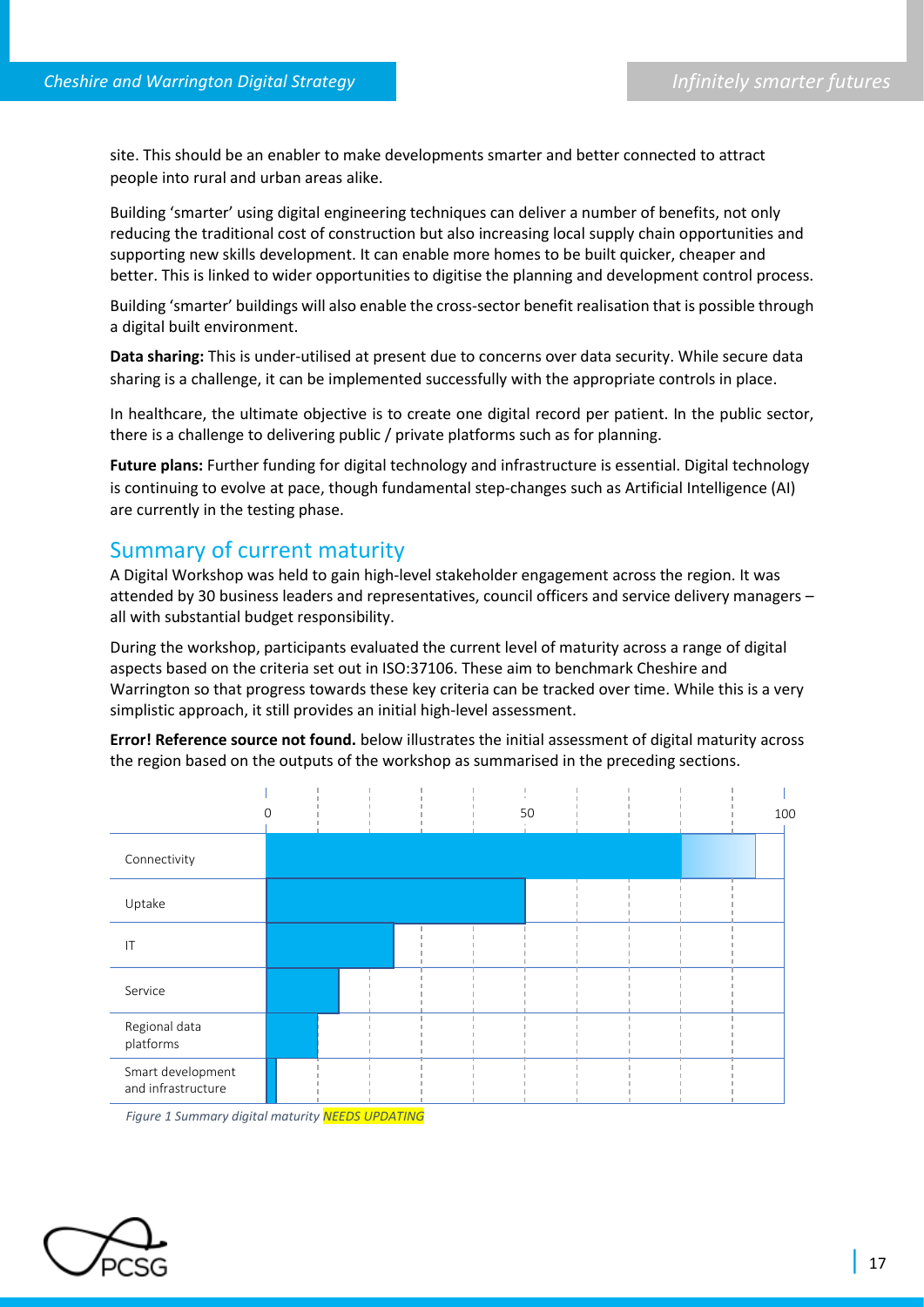## **5 | BENEFITS ANALYSIS**

The next steps of the Digital Cheshire and Warrington journey will be to carry out strategic, outline and final business cases of the implementation options to provide clarity about the social, economic and environmental benefits by adopting digital for the combined authorities. This will ultimately develop the business case for funding the region's digital transformation.

In order to estimate the potential economic benefit of a Digital Cheshire and Warrington across the lifecycle of the three Councils' spend, reference has been made to several case studies, consultancy reports and business cases relating to differing levels of digital application. Appendix A shows a breakdown of some of the most recent and relevant business case outcomes and analytical reports relating to the economic benefits of digital engineering adoption.

Utilising the economic analysis from the Digital Built Britain strategic outline business case Figure 3 below demonstrates the potential savings that can be realised across the CAPEX, OPEX and Service Delivery aspects of the combined authority budget's respectively.



*Figure 2 Economic benefits analysis* 

This initial analysis highlights the opportunity for up to £7.5 million savings for capital delivery, £8.3 million across whole life operational delivery and a further £53.6 million in service provision.

## This represents a potential cross-sector benefit saving of **£69 million.**

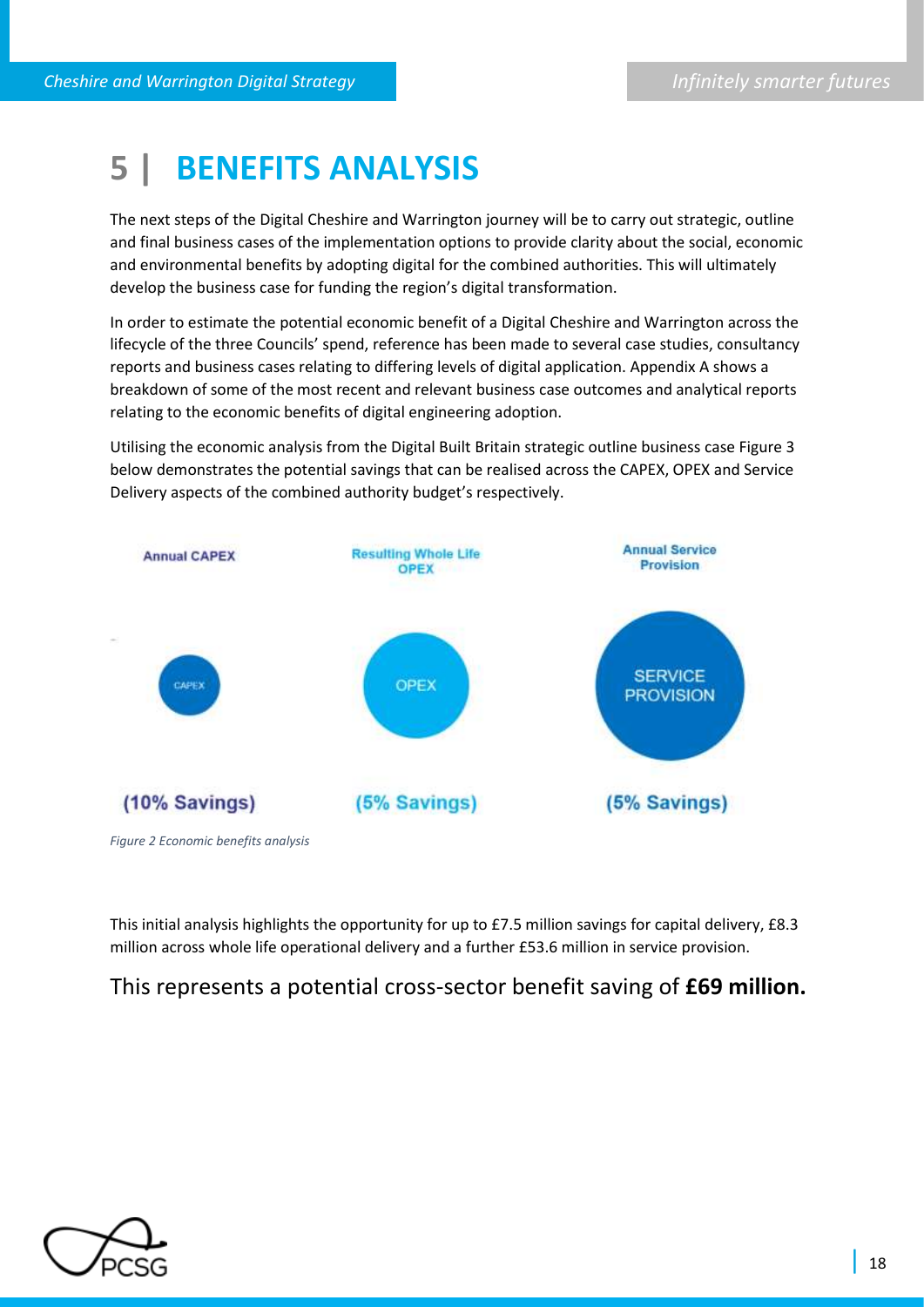## **6 | STRATEGIC PRIORITIES**

It is essential to ensure that solutions are targeted at the right problems to help reduce the cost of service provision and deliver better outcomes. The workshop and subsequent analysis have identified the following strategic priorities to address the challenges identified. Alongside these is the start of the identification of measures that could be implemented. The next steps will be to comprehensively evaluate the measures against a series of economic, social and environmental factors in order to target resources and prioritise action, mapped against the key priorities.

### Strategic priorities

There is a clear recognition of the opportunity that digital technology offers to ensure that Cheshire and Warrington remain ahead of the competition. To achieve this, collaboration between public and private sectors will be needed from driving up the skills base to ensuring infrastructure development is carried out in a way that will support the region's digital future. Based on the non-digital and digital challenges, seen in table 1, identified during the stakeholder engagement, three clear strategic priorities have been identified, these are:

- **1.** Digital people and digital services
- **2.** Digital industrial revolution
- **3.** Strategic planning, collaboration and funding

| <b>Non-digital challenges</b>                                         | <b>Digital challenges</b>                                       |  |  |  |  |
|-----------------------------------------------------------------------|-----------------------------------------------------------------|--|--|--|--|
| Policy and interventions priority; fully                              | Infrastructure in the ground; future-proofing<br>$\bullet$      |  |  |  |  |
| connected; understanding gaps; future planning                        | Ongoing review and utilisation of technologies<br>$\bullet$     |  |  |  |  |
| Collaboration and engagement; break down silos<br>٠                   | Plan for growth; evolving strategy<br>$\bullet$                 |  |  |  |  |
| Transparency of information<br>$\epsilon$                             | Support for public sector; match-funding,<br>$\bullet$          |  |  |  |  |
| Widespread exposure to upskilling                                     | incentives, pressure on Government, competition                 |  |  |  |  |
| Digital brand / destination brand<br>$\bullet$                        | Digital hubs<br>$\bullet$                                       |  |  |  |  |
| Confidence                                                            | Connectivity that's readily available; fibre<br>$\bullet$       |  |  |  |  |
| Create an environment for creative industries                         | connectivity for rural areas                                    |  |  |  |  |
| 'Place' offer; vibrancy for young people; cultural<br>$\bullet$       | Smart data analysis<br>$\bullet$                                |  |  |  |  |
| offer                                                                 | Lack of mobile connectivity<br>$\bullet$                        |  |  |  |  |
| Skills and college offer; incubation; university<br>$\bullet$         | Skills pipeline / workforce career paths<br>٠                   |  |  |  |  |
| links                                                                 | Awareness of issues / opportunities, technology<br>$\bullet$    |  |  |  |  |
| Transport and accessibility; difficult for rural,<br>$\bullet$        | and inspiration                                                 |  |  |  |  |
| need for co-working space                                             | Infrastructure; 'plumbing' and how systems talk to<br>$\bullet$ |  |  |  |  |
| 'Grown up' spatial planning<br>٠                                      | each other                                                      |  |  |  |  |
| Inclusion; avoiding social isolation                                  |                                                                 |  |  |  |  |
| Table 1 Non-digital and digital challenges identified by stakeholders |                                                                 |  |  |  |  |

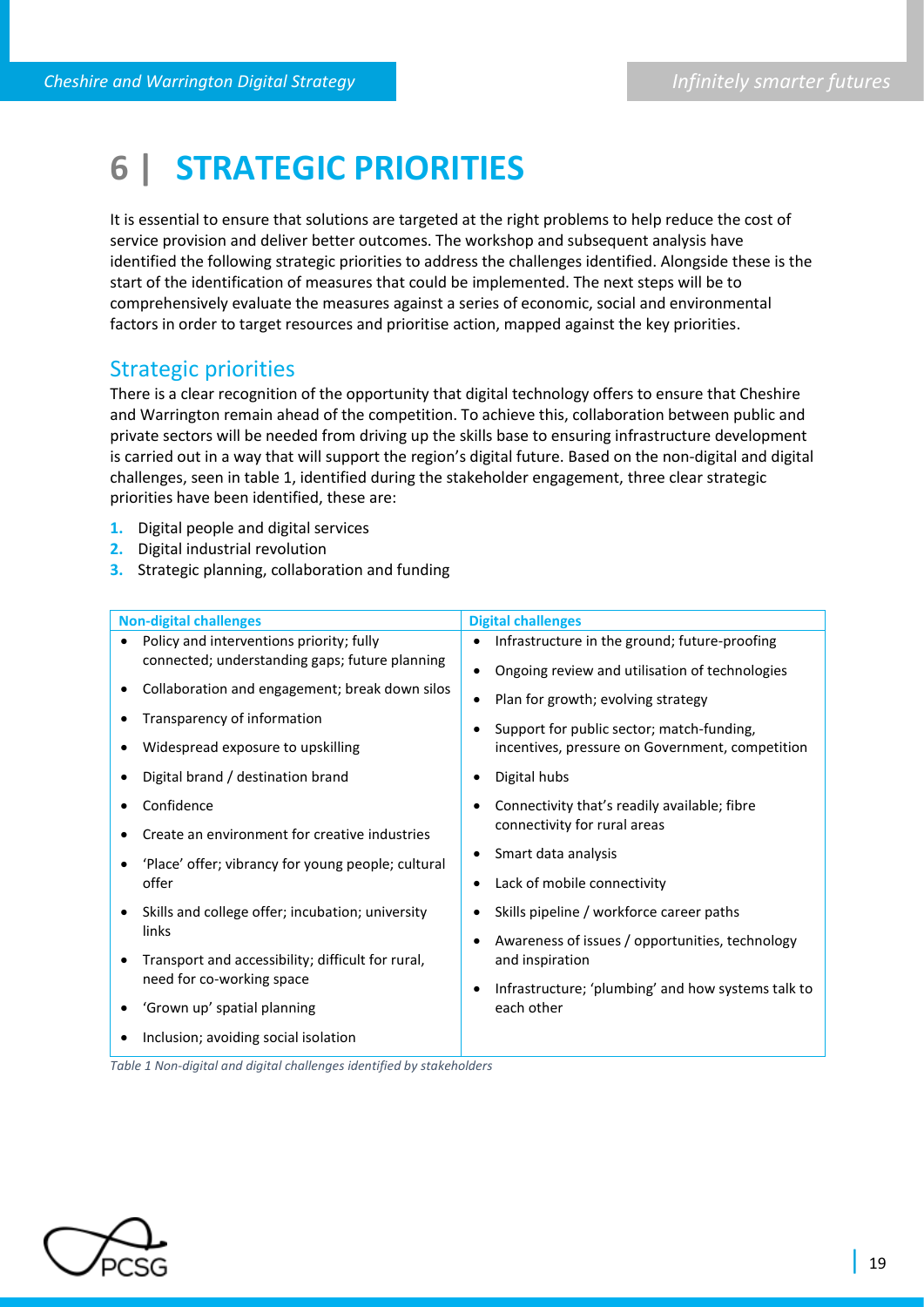### Priority 1 - Digital people and digital services

#### **The challenge**

The greatest challenge identified by stakeholders was that of 'getting people digital'. Connectivity is inconsistent, and coverage is unreliable - there are gaps in the current service which makes it difficult to commit to a large-scale shift of services and thus to encourage people to adopt digital technology.

Whilst connectivity is generally good, there is concern over the 'last mile' and the remaining 5% who will become increasingly marginalised without connectivity. In addition, new building and connectivity upgrades need to be future-proofed to ensure that further enhancements can be achieved both easily and cost-effectively as new technology comes online.

Digital services will require providers to work together to deliver these services in a coherent and accessible way. There are also a broad range of disparate decision makers to influence and due legislation to be met, so a balance must be found between collaboration and competition to ensure that all parties are satisfied and progress is unhindered.

For some, poor skills or awareness can lead to a lack of confidence and /or understanding of how best to engage, adopt, upgrade or change current methods of operating. This is exacerbated by concerns over use of personal data (particularly in understanding the General Data Protection Regulations) and the security of online services. In some sectors there is a reluctance to progress to a digital culture within Cheshire and Warrington. There is clearly a transition to be achieved from continuing with 'business as usual' to embracing innovation and creating a sense of place through a forward-thinking digital brand identity for the region.

#### **What needs to be done**

- Provide sufficient connectivity for all users, including homes, SMEs and business
- Drive uptake by ensuring that getting online is simple, affordable, readily available and reliable
- Foster an unbiased / non-political collaborative culture and build an appetite for change by demonstrating the tangible benefits of adopting a digital strategy
- Ensure clear advice and support is in place to enhance skills and knowledge to access online services
- Provide assurance that personal data is secure and that legislation is in place to ensure privacy in conducting business online
- Take a cross-generational approach to the transition to a digital Cheshire and Warrington, starting early for younger people and valuing the experience (and appreciating the inexperience!) of the older population

#### **Ideas**

#### 1) Collaborative connectivity

Currently commercial viability is measured on return on investment for the provider, e.g. the number of homes or businesses that can be connected and the number of subscribers to a BT service. On this single measure, it is unrealistic to expect that connectivity will be delivered to every property across Cheshire and Warrington.

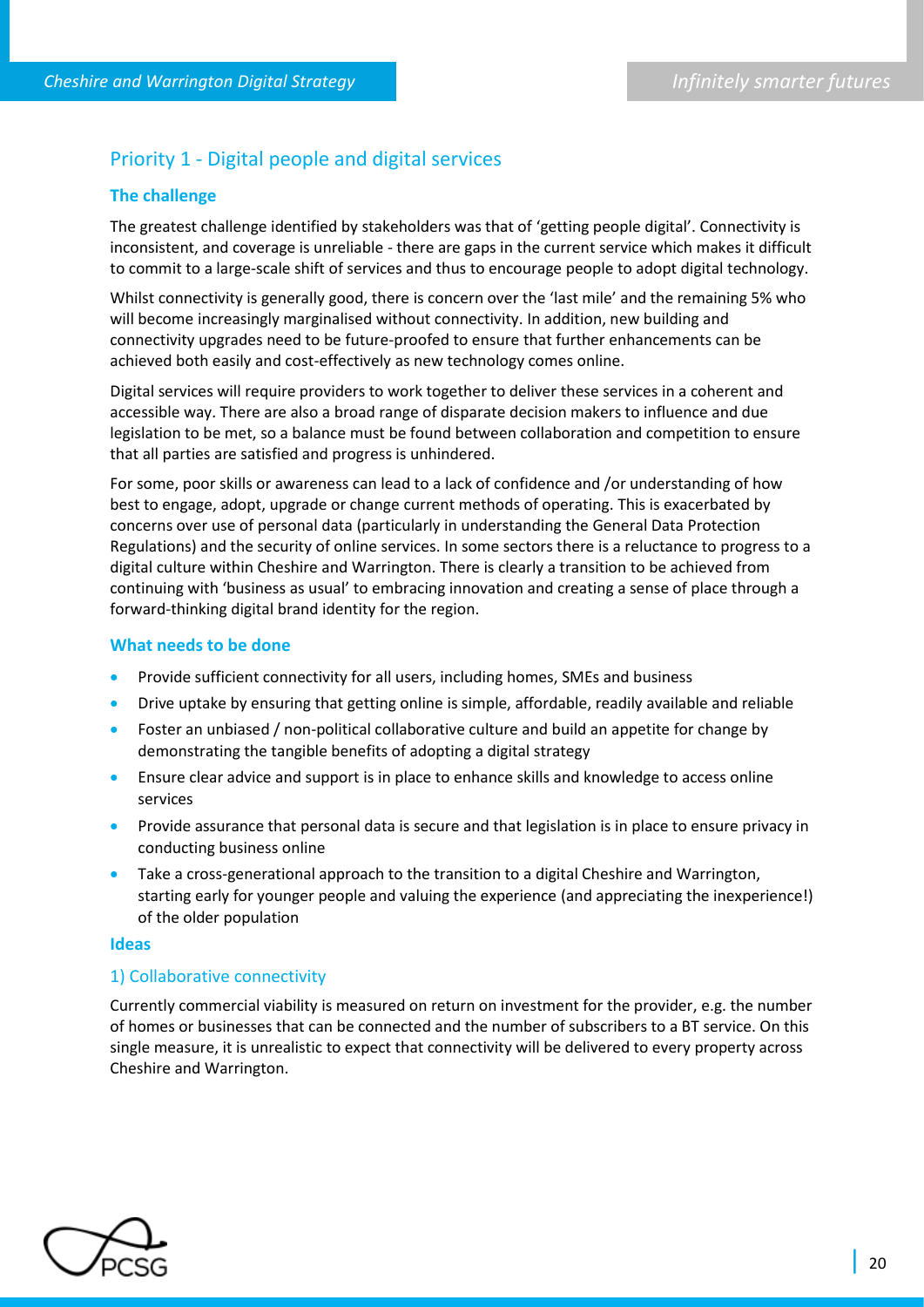Connectivity becomes viable when productivity and requirements to access local authority services is considered. Government is providing financial incentives for businesses and individuals alike to install high speed broadband. The organisations which are able to bring companies and individuals together are able to pool their resources to bring the necessary investment to install the required level of connectivity.

#### 2) Hubs of exceptional connectivity

Stimulate the creation of central hubs of exceptional connectivity to drive long-term innovation, creativity, skills, networking, business generation, opportunity and social interaction. Not only in remote, hard to connect areas but also in towns, colleges and business centres, where they could contribute to creating the 'sense of place'.

Community hubs can also address concerns over social isolation, deliver support for SMEs and provide human contact that alleviates pressure on other resources e.g., health and social care, council services.

#### 3) Smart housing provision

Using digital technology to evaluate the viability and rapid evaluation of land opportunities can enable more sites to be processed quicker. It will also allow greater quantities of social and affordable housing to be delivered at a lower economic and environmental cost using space, time and materials more efficiently.

Ensuring (and making it a requirement that) these buildings are smart, connected homes delivers additional social and health benefits in the short, medium and longer term. Ensuring that housing is adaptable will enable people to stay in their homes for longer. Connectivity should be required as a planning condition and treated as a  $4<sup>th</sup>$  utility connection at the point of handover to the occupier.

These efficiencies must continue through improved operation and whole-life performance of buildings, and easy access to information by occupiers, estate managers and owners to ensure that buildings perform 'as designed' in use, for example reducing carbon emissions by an estimated 20%.

#### 4) Transformation of local authority service provision – 'one service'

Transferring council services to online operation can deliver cost and efficiency savings for local authorities and improve the quality, flexibility and access for residents and customers.

#### INSERT DATA FOR DIGITAL vs Face to Face contact

Transformation of services needs to do hand in hand with ensuring connectivity, uptake and the right level of skill or support is available to access these services.

Digitising services across aspects of education, social care, housing and so on is critical not only to cost effectively improve access to services, but to improving outcomes for residents, taxpayers and society.

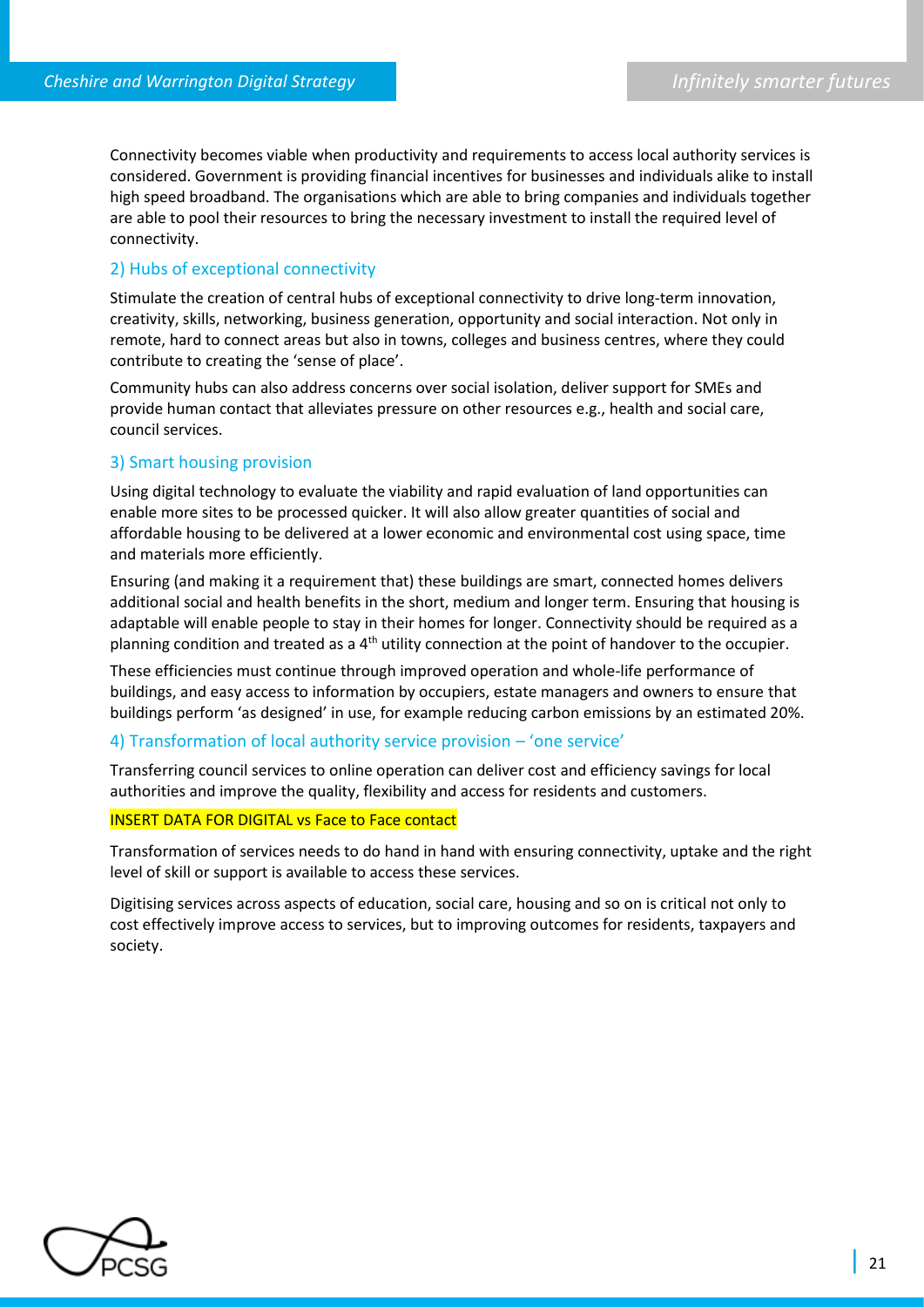### Priority 2 - The digital revolution

#### **The challenge**

Making the case for the transition to a digital Cheshire and Warrington is clearly a significant task. People generally find comfort in 'business as usual' and are often reluctant to even consider change, let alone embrace it. A lack of understanding of all things digital only increases the want to stay with the 'status quo'.

There is an assumption that a digital strategy is unaffordable, particularly within the current political climate of everincreasing budget cuts to council services. Upgrading digital infrastructure can be expensive and there is a constant requirement to keep up with the pace of change in technology and digital processes.

The transition from traditional operational and procurement models to digital online services is also seen as a fundamental challenge, particularly in the skills and training required to use them.

#### Words from vision

- o Creative ecology
- o Cultural shift
- o Leaders of innovation
- o Dynamic digital revolution
- o Transformation
- o Agility
- o Digital disruption
- o Future proof (progressive, responsive, dynamic)

#### **What needs to be done**

- Adopting a more flexible approach to work patterns will encourage people to periodically work from home or at remote locations, thereby embracing digital connectivity by default
- Creating attractive spaces to work to appeal to a new potential workforce of digital innovators
- Encouraging a collaborative approach to advocate and accelerate the necessary cultural and political change
- Developing a culture of creative thinking and an enthusiasm for upskilling and attaining agile digital qualifications
- Encouraging a rethink of local policies and commercial / industrial strategy to facilitate a digital future for the region

#### **Ideas**

#### 1) Productivity

#### Add content for this section

#### 2) Procurement

Local authorities spend a large proportion their budget in the regional economy. Digital procurement can be used to stimulate local economic growth, facilitating the use of local SMEs and minimising the administrative burden of multiple small contracts.

Digital information management and a 'digital first' approach to attracting, selecting and interacting with SMEs and other local and regional suppliers will ensure that growth and opportunities are enjoyed by local areas first.

Housing development supported by a local digital supply chain is a good example of combining both a planning system upgraded and improved through digitalisation, and building the right kind of

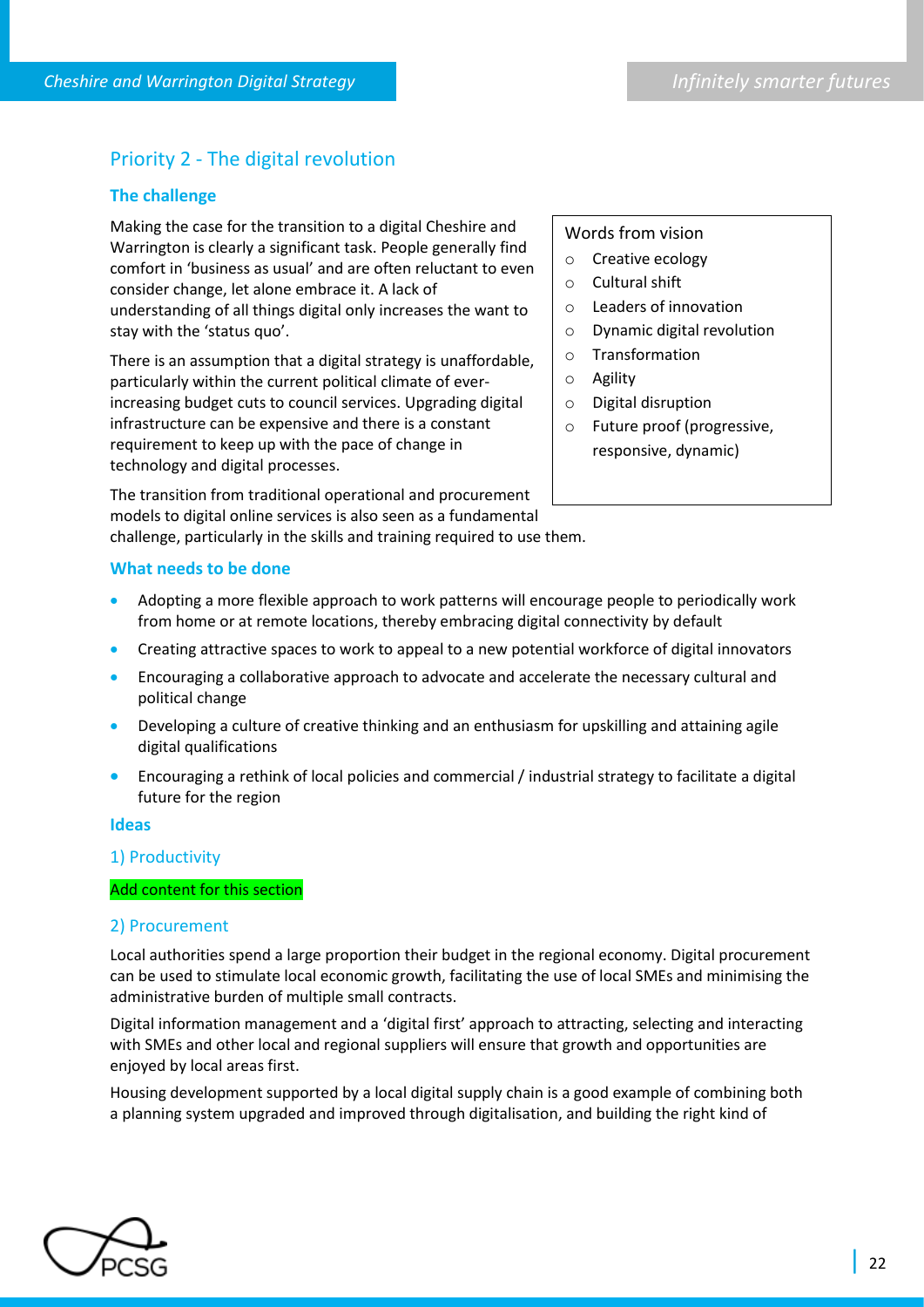homes better, quicker and cheaper using the best local suppliers. The use of digital tools can foster greater collaboration between planning authorities, housing authorities and service providers, which, together with their local supply chain, will bring wider reaching local benefits.

#### 2) Employment, skills and economic growth

Providing skills support and training to employees, SMEs and residents is an important part of the transition to a Digital Cheshire and Warrington.

The support requirements for developing skills are wide-ranging and include:

- Embracing online tools to access services
- Adopting and using social media to market more effectively, reach target audiences or branch out into new areas more efficiently (including export markets)
- Investing in design services, professional advice and hardware such as 3D printing to enable rapid prototyping

All these requirements require a cultural shift; a major change-management process but one that will enable both public and private organisations to benefit from Industry 4.0 and maximise the valuable opportunities afforded by digital technology.

SMEs and other organisations will require support in making the transition to a Digital Cheshire and Warrington to make the most of the opportunity and collaborate in the right ways. There must also be a strategy to retain and attract young people and families and ensure they are not lost to the urban areas of Manchester and Liverpool. This will be crucial in retaining the appropriate talent and skills for the region.

### Priority 3 - Strategic planning, collaboration and funding

#### **The challenge**

Agreeing and demonstrating the measurable benefits of adopting a digital strategy will be difficult. The presence of silo budgets and funding regimes is a tangible barrier to encouraging investment and acknowledging the financial gains to be made.

There is a lack of long-term vision for adopting a digital strategy in Cheshire and Warrington. Traditional business models still prevail within the region, and there are concerns over commercial viability within the private sector.

The public sector is renowned for being very slow to adopt change. This lack of ambition is fuelled by deficits in information and data and a lack of governance / collaboration within the local authority and public service structure (there is a perception that the Cheshire and Warrington councils and their agencies are not willing to work together). Existing public procurement rules stifle the formation of partnerships which can bring innovation and value to public services.

Equally, businesses being reluctant to work together to develop best practice, co-invest and cooperate with public sector service providers must also be changed. Concerns exist over data security, IP ownership and GDPR responsibilities when organisations collaborate, but can be overcome.

#### **What needs to happen**

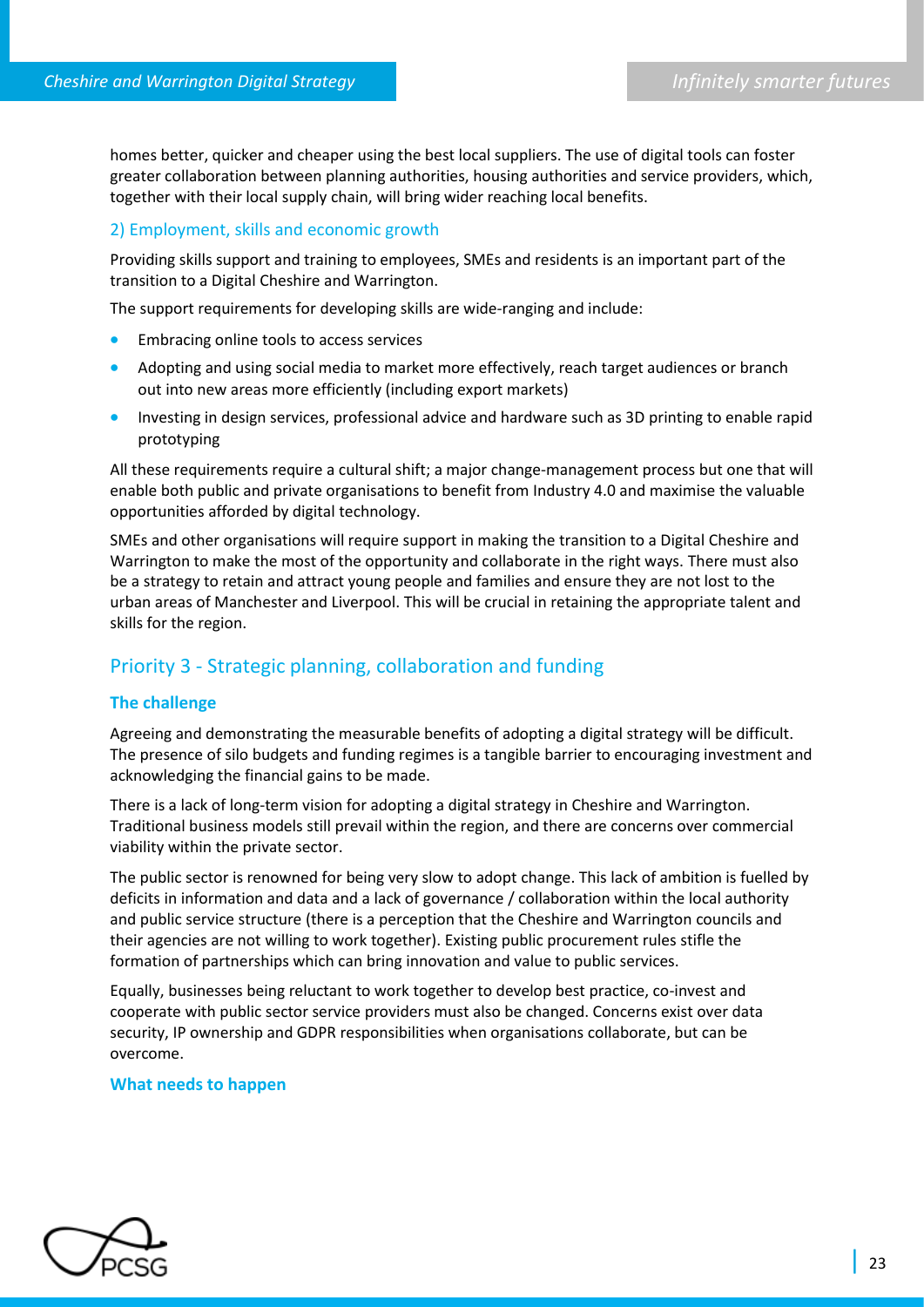- Multiple benefits accounting the leveraging of investment on apportionment of value (including social value)
- The pooling of budgets and the enabling of devolution by the UK Government
- Facilitating collaborative bidding (public / private partnerships) on public service contracts to inject innovation and forward thinking into service delivery
- The use of public policy as a driver for change, i.e. the need for economic growth, improving healthcare services, etc.
- Tax incentives for adopting a digital strategy, particularly for businesses when upgrading the network infrastructure
- Bringing the appropriate governance and collaboration to the strategic planning and delivery of public services
- Creating a skilled, focused and adequately funded 'digital unit' within the Local Enterprise Partnership

#### **Ideas**

#### 1) Digital infrastructure plan

#### ADD section here – likely to be an expectation that the strategy will indicate a high-level digital infrastructure plan

#### 2) Digital planning

Local planning authorities possess much of the necessary information to assess the viability of development plans. However, this information may not be in an accessible, digital format and the tools to rapidly assess viability may not be available within the authority. Further efficiencies flow from the digitisation of viability assessments and information provision, including the rapid review of planning applications, planning assessments and agreements to semi-automated (or even fully automated) building control checks, ensuing that what is built is 'as was permitted'.

#### 3) Regional information collaboration

The same data can be used multiple times to support the efficient delivery of a range of different services. Good information management is efficient, digital and security. Local authorities adopting digital information management approaches buy their data once, have access to reliable, up to date information and deliver better services.

There are already some promising first steps being taken in Cheshire and Warrington, particularly around mapping and the information databases used by different departments in the two local authorities. However, much more could be done in this area to assist with getting people digital, supporting the right kind of economic growth and unlocking the true potential of the region through collaboration.

Centralising, sharing and linking data and analytics can benefit multiple council responsibilities, such as:

- Planning and development
- Biosphere reserve, nature conservation and land use change
- Environmental management and monitoring

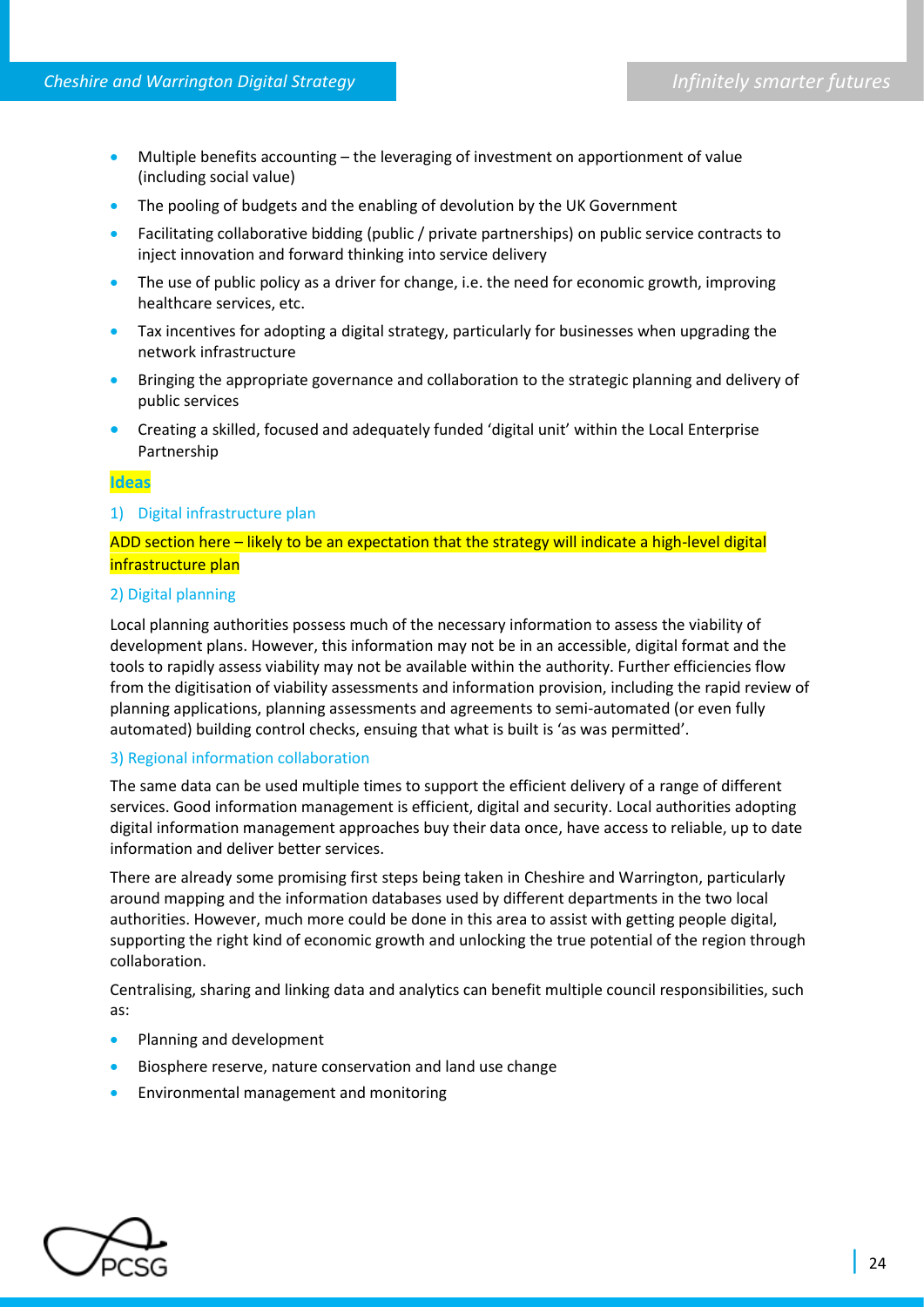- Service provision, service efficiency and demand management
- Customer relations / 'one-stop-shop' services by improving convenience and uptake
- Information services, i.e. tourism, travel, education, health, social care and youth
- Self-monitoring, semi-automated services and service efficiency
- Procurement and business engagement
- Consultation and community engagement

For example, integrated travel planning apps could enable customers to see where buses are, plan inter-modal journeys, access tourist information, books seats, gauge walking / cycling distances between public transport points or places of interest, set reminders, improve access to remote areas or places of interest, and find hotels and restaurants in remote areas.

4) Delivering local housing needs using digital technology

The Construction Products Association has identified the potential for digital engineering and a digitally configured residential development supply chain to delivery more for less<sup>2</sup>. Using a digital viability assessment tool to evaluate the delivery of the identified 127,000 homes between now and 2030 presents interesting and valuable data. The benefits measurement approach measures the impact of digital technologies in the construction of the houses, considering locality, planning constraints and assumes a range of standard housing models. Three scenarios have been modelled UPDATE THIS SCENARIO FOR C&W.

- 1) **Traditional approach:** This assumes 30% affordable homes is achieved through a requirement under planning consent.
- 2) **BIM Level 2:** This approach uses digital engineering, Building Information Modelling (BIM) (where savings are achieved through better clash detection) and adequate information to make better informed decisions, resulting in the potential delivery of an additional X% of affordable homes.
- 3) **BIM Level 2 plus a pre-configured digitally connected supply chain:** The project is delivered using digital engineering (BIM) alongside an outcomes-based digital procurement approach. Digitisation of the supply chain helps to identify gaps in procurement, timing and capability, and can drive additional benefit by enabling greater engagement with the local supply chain. Savings estimates identify an additional  $X$ % of affordable housing could be delivered resulting in a total of X% affordable housing delivered across the same sites.

While there is a significant collaboration and transformational change in approach required to move towards a digitally connected supply chain, the opportunity looks significant. The potential benefits across the different scenarios are outlined below:



 $\overline{\phantom{a}}$ 

<sup>2</sup> Construction Products Association, 2016. The Future of Construction Product Manufacturing: Digitalisation, Industry 4.0 and the Circular Economy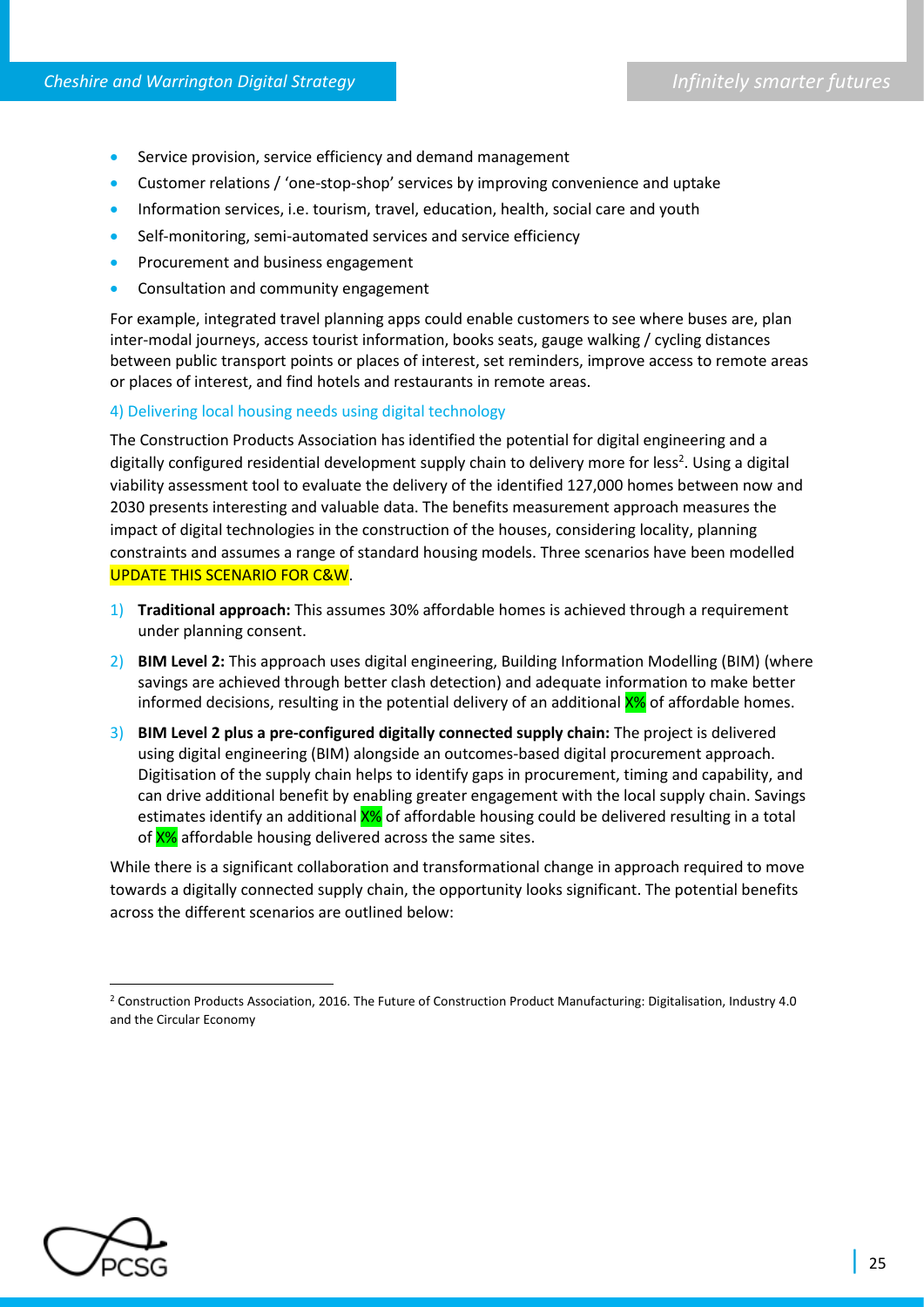| <b>Scenario: To deliver 127,500 homes</b><br>and maximise affordable housing<br>provision                                                              | <b>Traditional</b><br>approach | <b>BIM Level 2</b> | <b>BIM Level 2 plus a</b><br>digitally connected<br>supply chain |
|--------------------------------------------------------------------------------------------------------------------------------------------------------|--------------------------------|--------------------|------------------------------------------------------------------|
| Additional affordable dwellings that<br>can be delivered as a result of<br>digital engineering technology for<br>the same investment                   | 0                              |                    |                                                                  |
| Percentage of homes which are<br>affordable (assumes baseline of<br>30% is achieved through current,<br>traditional approach)                          | 30%                            |                    |                                                                  |
| Additional costs required to deliver<br>shortfall in affordable housing -<br>assuming a target of X%, additional<br>affordable homes are required      |                                |                    |                                                                  |
| <b>Efficiency across project delivery</b><br>results in projects being finished<br>earlier. Average weeks homes can<br>be occupied due to early finish |                                |                    |                                                                  |

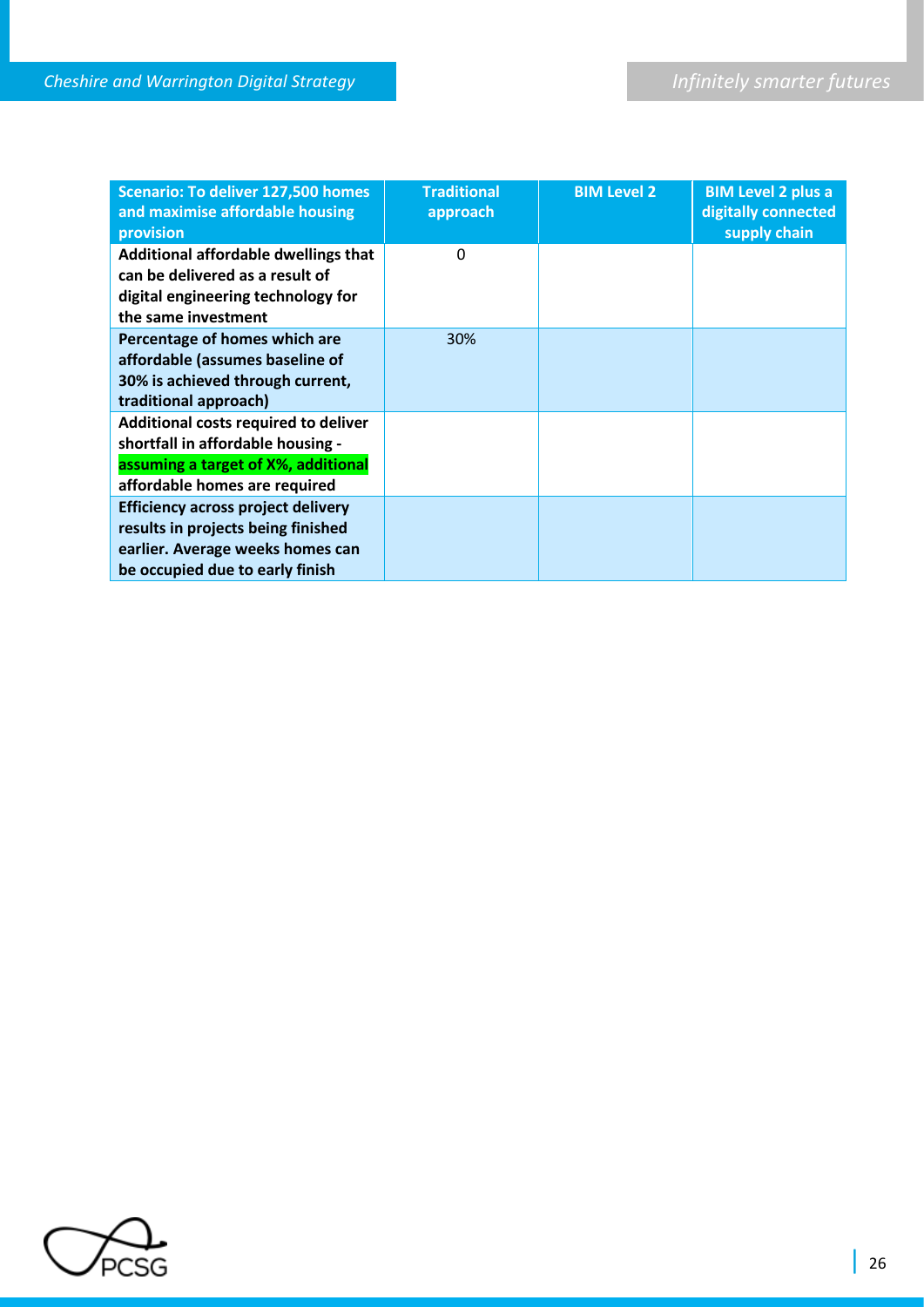# **7 | DIGITAL CHESHIRE AND WARRINGTON ROADMAP**

The next two stages which must be successfully delivered to help bring the Cheshire and Warrington digital programme to fruition are shown in Figure 4 below. These add detail to the strategic priorities and create an extensive list of 'ideas', providing a benefits assessment framework to develop a deliverable digital programme. We have been careful to maintain a progressive approach and identified three critical enabling steps to ensure the programme is planned and costed accordingly.



*Figure 3 Digital Programme Stages*

## Stage 1 – Enable

Effective and proactive management of benefits realisation around the social, economic and environmental outcomes is a core responsibility for the leadership and governance of the digital programme.

In the past, many regions (mainly cities) and councils have often failed to manage the downstream benefits proactively after an individual project or programme has been completed, particularly where it affects multiple interested parties. ICT programmes in particular are often considered complete once the technical implementation is initially operational.

To make full use of the projected benefits (e.g. efficiency savings, customer service improvements), ongoing management is essential, often involving significant organisational and cultural changes.

This stage is critical to ensure what has been promised to residents can be delivered, and identifies the overall Digital Cheshire and Warrington Plan, the strategic priorities, and importantly the environmental, social and economic opportunities for the programme.

The next stage is to systematically identify what can be achieved and what the most effective next steps should be, based on a prioritisation business case assessment.

The approach presented below is based on the UK Government Treasury's Green Book for investment business case assessments and will primarily asses the social, economic and environmental outcomes and benefits of adopting a Digital Cheshire and Warrington programme

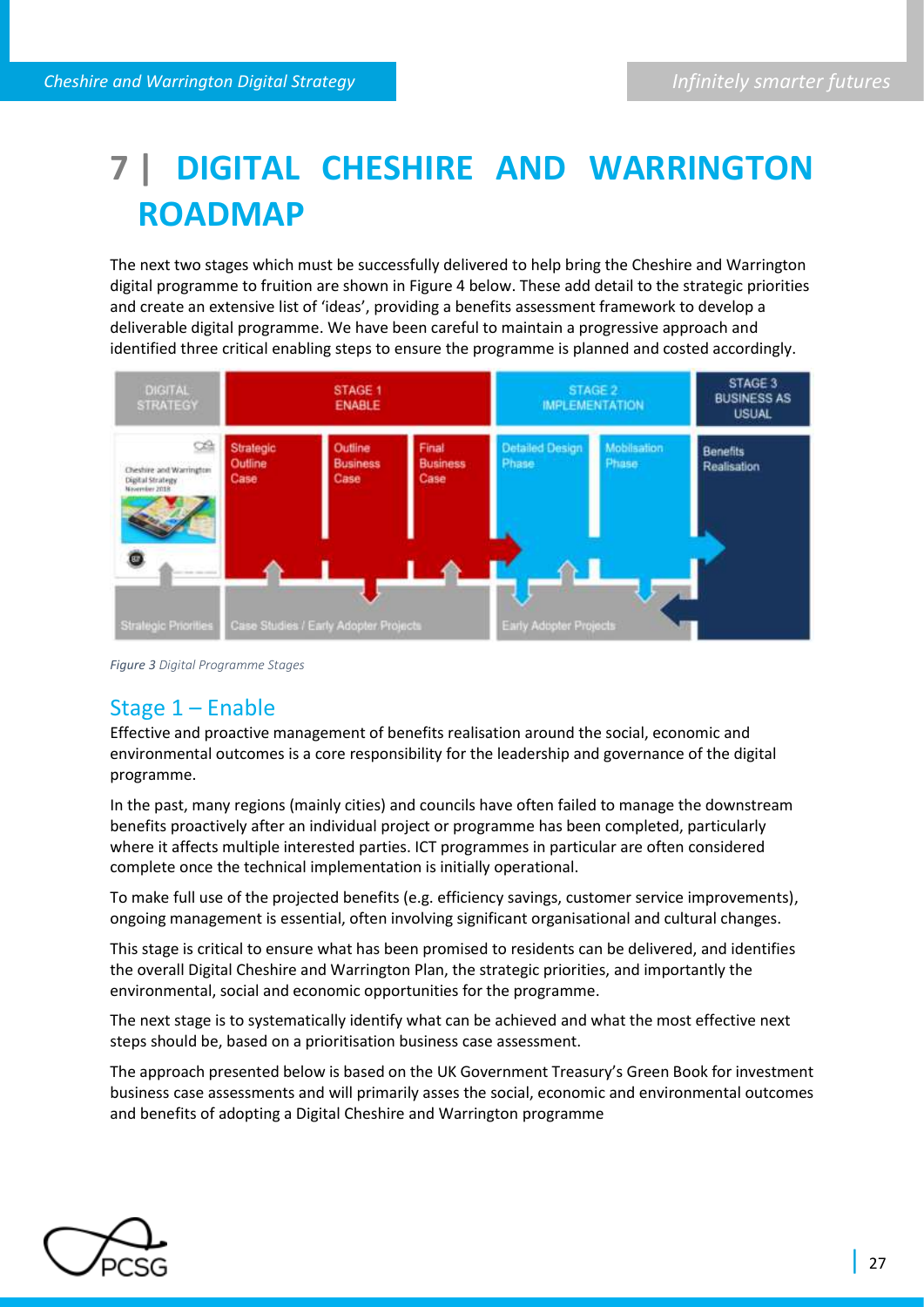## 1.1 Strategic Outline Case – the scoping stage

The strategic outline case (SOC) will help Cheshire and Warrington to formalise the need for the proposed digital programme. It will demonstrate the case for change, presenting a clear rationale for making an investment against the strategic objectives of the regional authorities.

This process will provide important evidence and will set out robust assumptions at this early stage in the development of the Digital Programme business case. It will also explain how the various options have been assessed and distilled into a preferred scheme and programme. Fundamentally, it will provide Cheshire and Warrington with a preferred programme of projects.

The five steps of the SOC are:

#### **1. Strategic Case**

This will set out the rationale and the context for the Digital Programme proposal and will make the case for change at a strategic level. It will detail the background to the proposal and explain the objective that is to be achieved. The strategic policy context and alignment with the wider Cheshire and Warrington policy objectives will also be referenced, as will any interaction with or dependency on other council programmes.

Areas which will be specifically addressed include:

- The underlying strategic requirement for the change and adoption of Digital for Cheshire and Warrington
- Key objectives and critical success factors
- **2. Economic Case**

This will assess the economic benefits of the Digital Programme and optimise value for money. Several areas will be specifically addressed, including:

- The formulation of options to be considered
- The economic benefits quantified (Rough Order of Magnitude) for each option
- A cost estimate for each short-listed option
- Identification of the preferred option

#### **3. Financial Case**

This will assess the financial viability of the Digital Programme. A number of areas which will be specifically addressed, including:

- A summary of financial appraisal
- Consideration of overall affordability
- Funding Sources
- Risk Contingency
- **4. Commercial**

This will assess whether the Digital Programme is commercially viable. Several areas which will be specifically addressed, including:

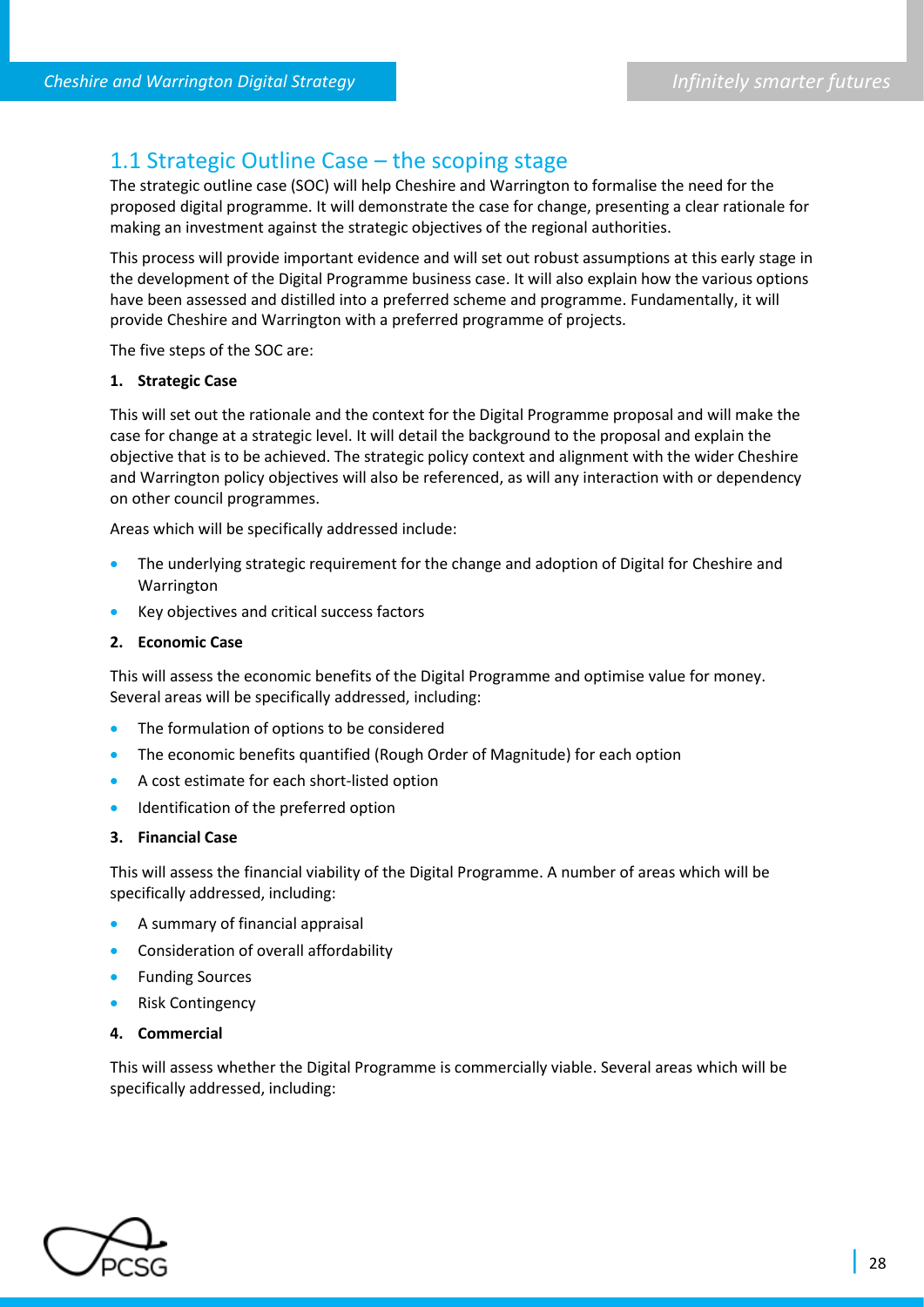- Consideration of capability and capacity in the supply chain and Digital Marketplace to support the change
- Procurement options and expected approach

#### **5. Management**

This will assess whether the Digital Programme can be delivered successfully, and address several specific areas, including:

- Project Management approach
- Internal capacity and capability considerations
- Benefits Realisation, including Financial (both cashable and cost avoidance) and Non-Financial
- Risk identification and Mitigation
- Recommendation

## 1.2 Outline Business Case – the detailed planning phase

The next step following the strategic outline case is the outline business case (OBC). Its purpose is to revisit the SOC in more detail and identify a preferred option which demonstrably optimises value for money (VFM). VFM will account for the full range of economic, social and environmental benefits. It sets out the Digital Programme plan, demonstrates its affordability and details the supporting Procurement Strategy, together with management arrangements for the successful rollout of the programme.

This stage will provide the following:

- The Strategic Case revisited
- The Economic Case completed according to the Green Book
- The Commercial Case outlines the envisaged Digital Programme structure
- The Financial Case contains a detailed analysis of affordability and any funding gaps
- The Management Case develops in more detail how the Digital Programme will be delivered with an outline of the proposed programme / project management plan

## Testing the Digital Cheshire and Warrington Framework on early adopter projects

Before moving to the final business case, we recommend introducing a period of testing to ensure that the newly developed technologies and ways of working are user-friendly, effective and deliver the anticipated outputs.

This would typically include the consideration of using early adopter projects to validate the new methods of working and better understand the impact of implementation on 'business-as-usual'. Lessons learned should be captured and addressed prior to rolling out technologies more widely. In selecting early adopter projects, it is necessary to assess whether they will enable new ways of working to be tested within the timescales required by the implementation plan.

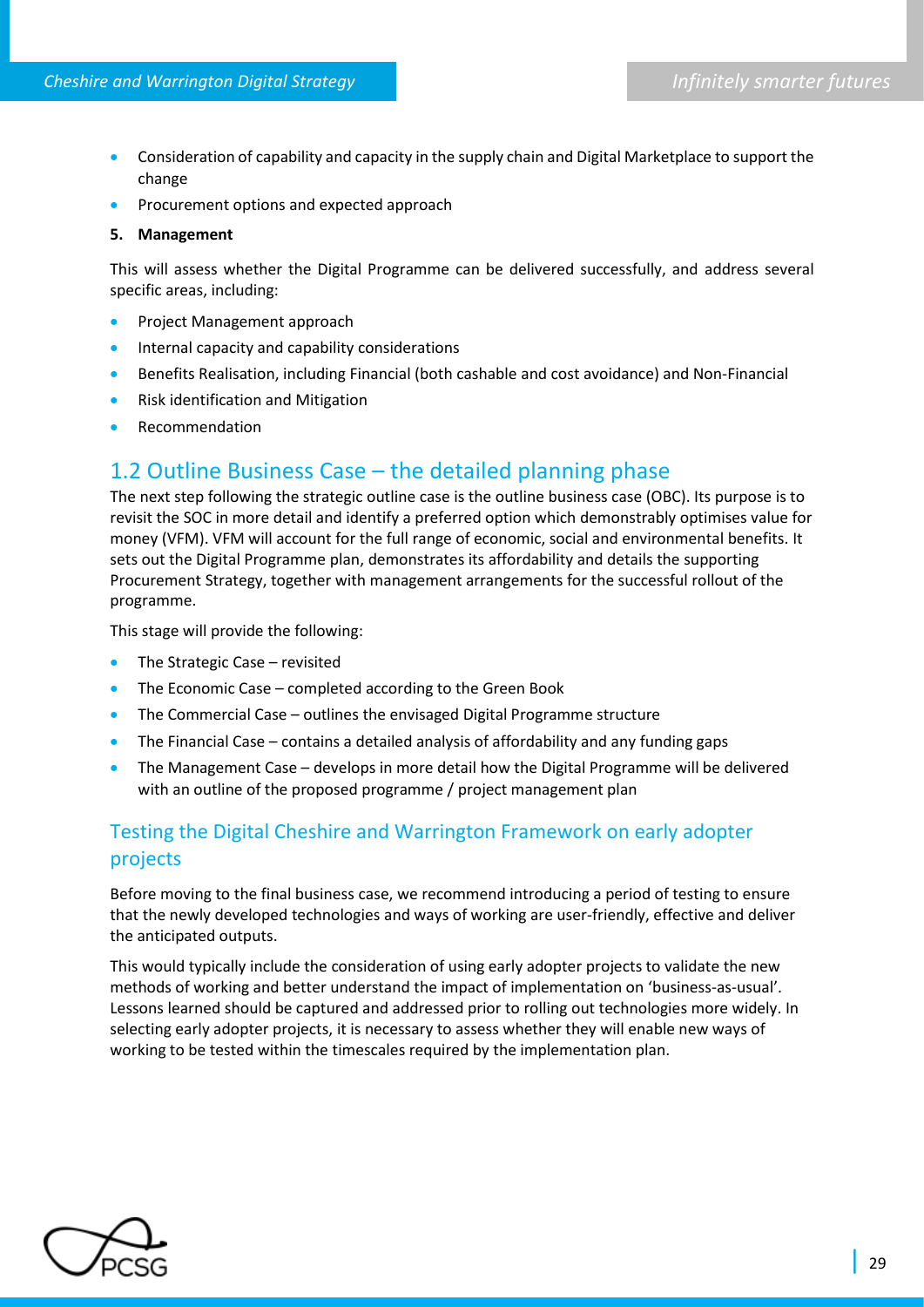## 1.3 Final Business Case – detailed final phase

Following the OBC, a Final Business Case (FBC) will must be developed to support ongoing investment.

The purpose of the FBC is to revisit the OBC and record the findings of the subsequent procurement activities. It will also enable the recommendation of an affordable solution which continues to optimise VFM and detail the arrangements for the successful delivery of required goods and implementation of services from the recommended supplier(s).

This stage will provide the following:

- The Strategic Case revisited and revised if required
- The Economic Case record the findings of the procurement included in the analysis
- The Commercial Case the drafting of the recommended Digital Programme
- The Financial Case affordability and funding issues resolved
- The Management Case recording the detailed plans for delivery and arrangements for the realisation of benefits, management of risk; and post evaluation

### Stage 2 – Implementation

Upon agreement of the Strategy and FBC, the Implementation Stage should commence which will focus on designing and mobilising the Digital Cheshire and Warrington Task Group. The role of the group will be to coordinate and deliver proposed workstreams that will actively change practices and standards within the region to drive digital adoption, operating consistently and within predefined timeframes.

These activities will be necessary to counteract sub-optimal digital development driven by individual supplier interests instead of overall industry efficiency. This type of intervention will include creating and issuing policies requiring the application of a defined standard or procurement approach.

We recommend that the key focus of the Task Group follows the successful formula developed for the UK Government's Digital Built Britain program, enabling a core team to coordinate the delivery of funded work streams under the governance of a Steering Group.

### Stage 3 – Business as Usual

This stage includes activities related to embedding technologies so that it becomes 'business-asusual', and to also provide support structures to ensure that the new ways of working are followed. A program of lessons learned, commenced during the early adopter projects, should be continued so that challenges that arise from the new working practices are addressed.

As these new practices become business-as-usual, a process of measuring the required benefits should be undertaken, to justify the program expenditure and to drive continual improvement.

### Continuous Improvement and Feedback

This phase includes activities related to embedding technologies so that it becomes business-as-usual and that support structures are in place to ensure that the new ways of working are followed.

The program of lessons learned, commenced during the early adopter projects, should be continued so that challenges that arise to the new ways of working are addressed.

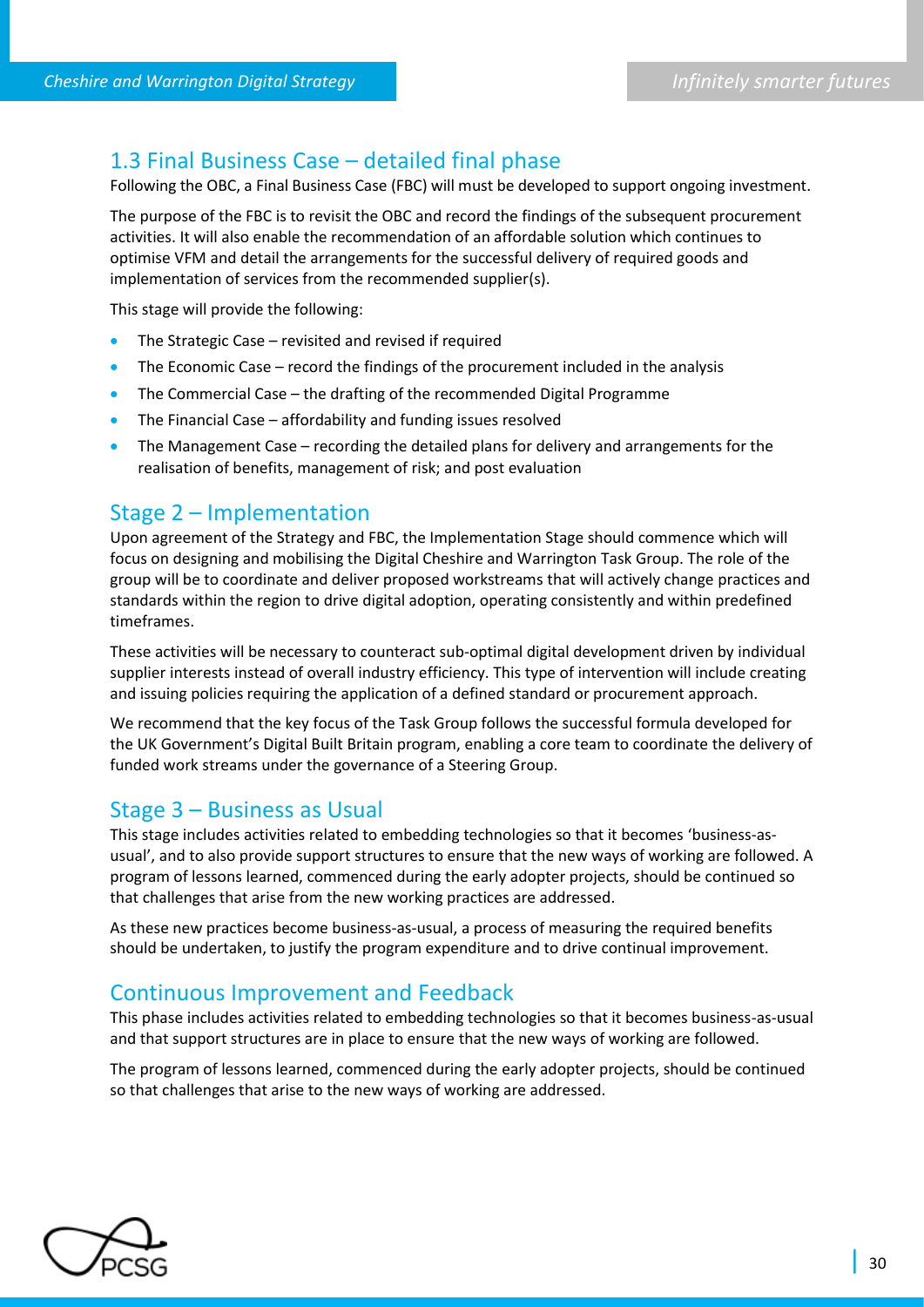## **REFERENCES**

BSI Standard Publication. 2014. *PAS 181: 2014 Smart city framework - Guide to establishing strategies for smart cities and communities.*  [http://shop.bsigroup.com/upload/267775/PAS%20181%20\(2014\).pdf](http://shop.bsigroup.com/upload/267775/PAS%20181%20(2014).pdf)

BSI Standard Publication. 2014. *PAS 182***:***2014 Smart city concept model - Guide to establishing a model for data interoperability.*  [https://shop.bsigroup.com/upload/268968/PAS%20182\\_bookmarked.pdf](https://shop.bsigroup.com/upload/268968/PAS%20182_bookmarked.pdf)

BSI Standard Publication. 2017. *PAS 183:2017 Smart Cities - Guide to establishing a decision-making framework for sharing data and information services.*  <https://shop.bsigroup.com/forms/PASs/PAS-1832017-download/>

BSI Standard Publication. 2017. *PAS 184:2017 Smart Cities - Developing project proposals for delivering smart city solutions. Guide*. <https://shop.bsigroup.com/forms/PASs/PAS-1842017/>

Catapult Future Cities. 2018. *Future of Planning***.** <https://futurecities.catapult.org.uk/project/future-of-planning/>

Connecting Cheshire and Warrington and Somerset. 2018. *CDS expands broadband network to thousands more homes and businesses* <https://www.connectingdevonandsomerset.co.uk/cds-expands-broadband-network-to-thousands-more-homes-and-businesses/>

Department for Business, Energy & Industrial Strategy. 2018*. Industrial Strategy: building a Britain fit for the future*. <https://www.gov.uk/government/publications/industrial-strategy-building-a-britain-fit-for-the-future>

Department for Digital, Culture, Media & Sport & Bradley, K. 2011. *UK Digital strategy*[. https://www.gov.uk/government/publications/uk-digital-strategy](https://www.gov.uk/government/publications/uk-digital-strategy)

Infrastructure and Projects Authority & HM Treasury. 2017. *National Infrastructure Delivery Plan and Pipeline*. <https://www.gov.uk/government/collections/national-infrastructure-plan>

Innovate UK & Infrastructure and Projects Authority. 2017. *Creating a Digital Built Britain: what you need to know*[. https://www.gov.uk/guidance/creating](https://www.gov.uk/guidance/creating-a-digital-built-britain-what-you-need-to-know)[a-digital-built-britain-what-you-need-to-know](https://www.gov.uk/guidance/creating-a-digital-built-britain-what-you-need-to-know)

NHS. 2018. *Transforming Digital Health. Empower the Person: roadmap for digital health and care services.* [https://indd.adobe.com/view/16d90615-7931-](https://indd.adobe.com/view/16d90615-7931-4331-8378-8936c14c060d) [4331-8378-8936c14c060d](https://indd.adobe.com/view/16d90615-7931-4331-8378-8936c14c060d)

Cheshire and Warrington Council. 2015. *Cheshire and Warrington Corporate Plan 2015-18*. [http://www.northdevon.gov.uk/media/377177/corporate-plan-](http://www.northdevon.gov.uk/media/377177/corporate-plan-2016-17.pdf)[2016-17.pdf](http://www.northdevon.gov.uk/media/377177/corporate-plan-2016-17.pdf) 

Cheshire and Warrington Council. 2017. *Lists and registers – Asset register*. [https://www.northdevon.gov.uk/council/data-protection-and-freedom-of](https://www.northdevon.gov.uk/council/data-protection-and-freedom-of-information/publication-scheme/lists-and-registers/)[information/publication-scheme/lists-and-registers/](https://www.northdevon.gov.uk/council/data-protection-and-freedom-of-information/publication-scheme/lists-and-registers/)

Cheshire and Warrington Council. 2018. *Budgets and Spending*[. https://www.northdevon.gov.uk/council/performance-and-spending/budgets-and-spending/](https://www.northdevon.gov.uk/council/performance-and-spending/budgets-and-spending/)

Ofcom. 2017. *Connected Nations Report 2017.* [https://www.ofcom.org.uk/\\_\\_data/assets/pdf\\_file/0024/108843/summary-report-connected-nations-2017.pdf](https://www.ofcom.org.uk/__data/assets/pdf_file/0024/108843/summary-report-connected-nations-2017.pdf)

Wilson, B., Atterton, J., Hart, J., Spencer, M. & Thomson, S. 2018. *Unlocking the digital potential of rural areas across the UK*. <https://ruralengland.org/unlocking-the-digital-potential-of-rural-areas-research/>

#### To be completed